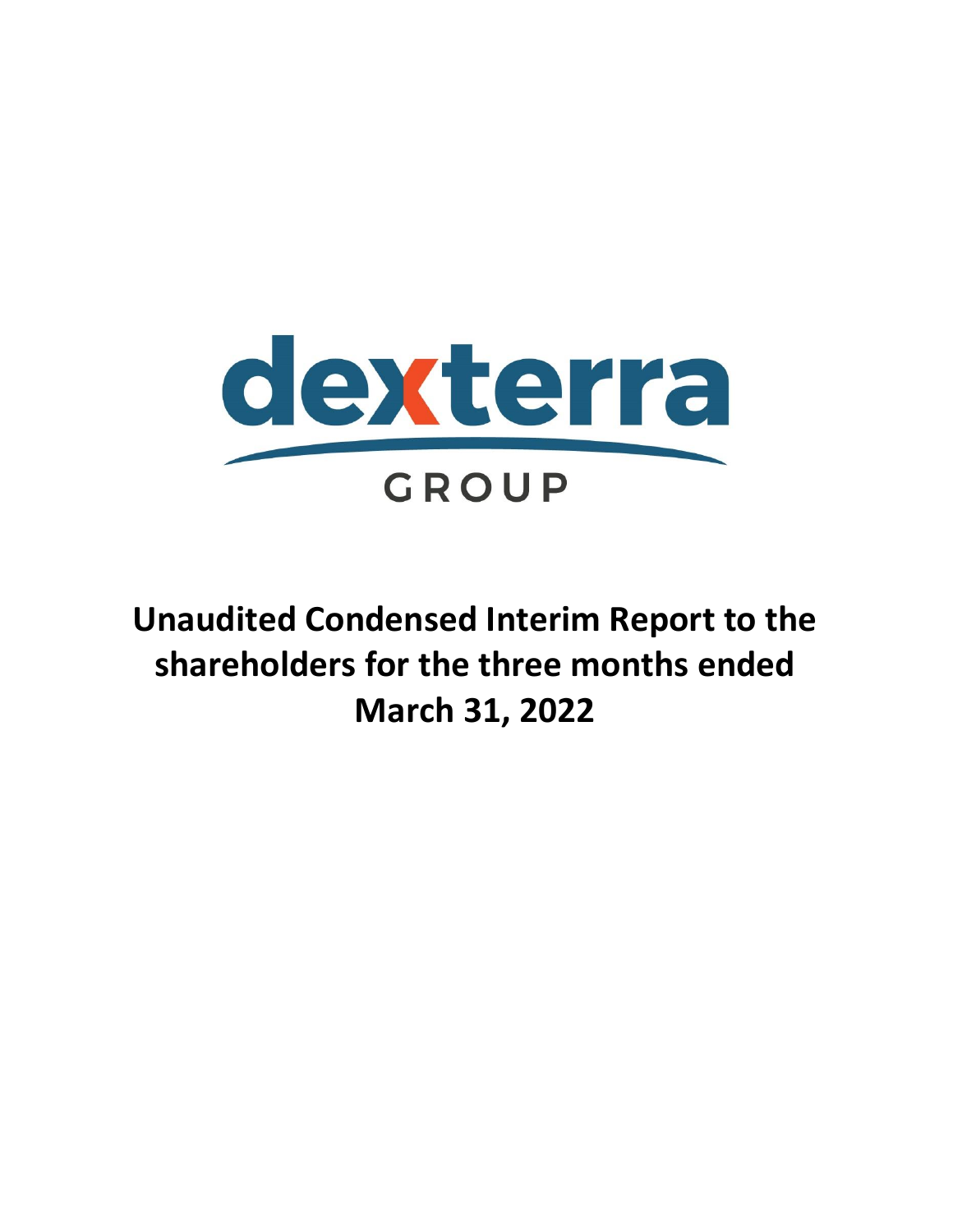# **Contents**

|                                                                  | Page |
|------------------------------------------------------------------|------|
| Management's Discussion and Analysis                             | 3    |
| <b>Condensed Consolidated Interim Financial Statements</b>       | 13.  |
| Notes to the Condensed Consolidated Interim Financial Statements |      |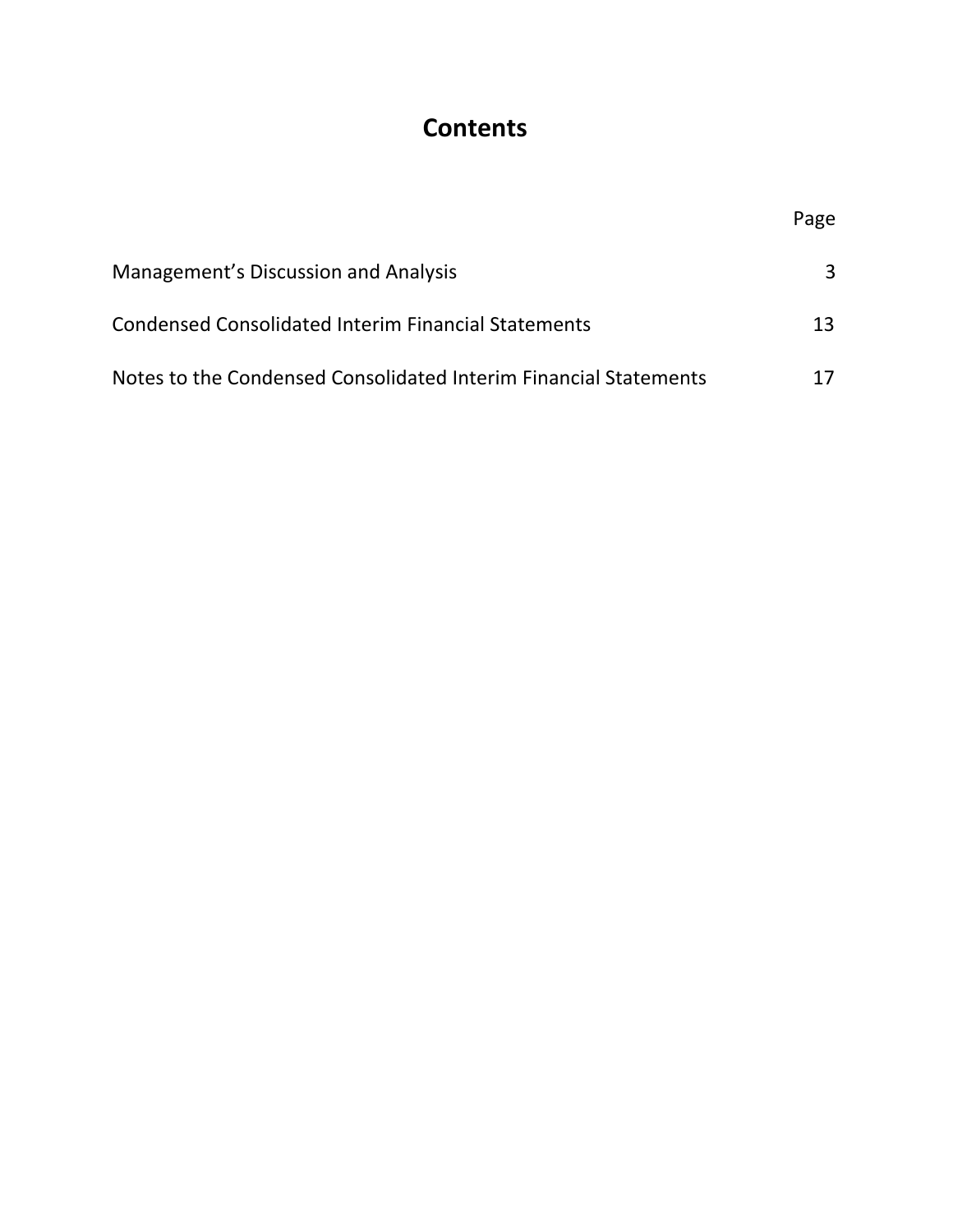

The following Management's Discussion and Analysis ("MD&A") prepared as at May 10, 2022 for Dexterra Group Inc. ("Dexterra Group" or the "Corporation"), provides information concerning Dexterra Group's financial condition and results of operations. This MD&A is based on unaudited condensed consolidated interim financial statements ("Financial Statements") for the three months ended March 31, 2022 ("Q1 2022") and March 31, 2021 ("Q1 2021") respectively. Readers should also refer to Dexterra Group's most recent audited consolidated financial statements and MD&A for the years ended December 31, 2021 and 2020 and Annual Information Form ("AIF") available on SEDAR at sedar.com and Dexterra Group's website at dexterra.com. Some of the information contained in this MD&A contains forward-looking statements that involve risks and uncertainties. See "Forward-Looking Information" for a discussion of the uncertainties, risks and assumptions associated with these statements. Actual results may differ materially from those indicated or underlying forward-looking information as a result of various factors including those described elsewhere in this MD&A and AIF.

The accompanying Q1 2022 Financial Statements of Dexterra Group as at and for the three months ended March 31, 2022 and March 31, 2021 are the responsibility of Dexterra Group's management and have been prepared in accordance with International Financial Reporting Standards ("IFRS" or "GAAP") and all amounts presented are in thousands of Canadian dollars unless otherwise indicated.

# **Financial Summary**

| Three months ended March 31,                                    |    |          |      |         |  |
|-----------------------------------------------------------------|----|----------|------|---------|--|
| (000's except per share amounts)                                |    | 2022     |      | 2021    |  |
| <b>Total Revenue</b>                                            | Ś  | 223,960  | \$   | 155,404 |  |
| Adjusted EBITDA <sup>(1)(2)</sup>                               | \$ | 17,018   | S    | 17,825  |  |
| Adjusted EBITDA excluding CEWS as a % of revenue <sup>(1)</sup> |    | 7.6%     |      | 8.3%    |  |
| Net earnings <sup>(2)</sup>                                     | \$ | 1,058    | -\$  | 4,474   |  |
| Earnings per share                                              |    |          |      |         |  |
| <b>Basic and Diluted</b>                                        |    | 0.01     | S    | 0.07    |  |
| <b>Total assets</b>                                             | ς  | 618,713  | \$   | 512,374 |  |
| Total loans and borrowings                                      | Ś  | 130,678  | S    | 78,884  |  |
| Free Cash Flow <sup>(1)</sup>                                   |    | (11,661) | - \$ | 12,391  |  |

(1) Please refer to the "Non-GAAP measures" section for the definition of Adjusted EBITDA, Adjusted EBITDA excluding CEWS as a % of revenue and Free Cash Flow and to the "Reconciliation of non-GAAP measures" section for the related calculations.

*(2) Includes nil of Canada Emergency Wage Subsidy for the three months ended March 31, 2022 (2021 - \$4.9 million).* 

# **Non-GAAP** measures

Certain measures and ratios in this MD&A do not have any standardized meaning as prescribed by GAAP and, therefore, are considered non-GAAP measures. Non-GAAP measures include "Adjusted EBITDA", calculated as earnings before interest, taxes, depreciation, amortization, equity investment depreciation, share based compensation, gain/loss on disposal of property, plant and equipment and non-recurring items; "Adjusted EBITDA excluding Canada Emergency Wage Subsidy ("CEWS") as a percentage of revenue", calculated as Adjusted EBITDA excluding CEWS divided by revenue; "Free Cash Flow", calculated as net cash flows from (used in) operating activities, less sustaining capital expenditures, purchase of intangible assets, lease payments and finance costs plus proceeds on the sale of property, plant and equipment; and "Backlog" which is the total value of work that has not yet been completed that: (a) has a high certainty of being performed based on the existence of an executed contract or work order specifying job scope, value and timing; or (b) has been awarded to Dexterra Group, as evidenced by an executed letter of award or agreement, describing the general job scope, value and timing of such work, and where the finalization of a formal contract in respect of such work is reasonably assured and expects to be recognized in the next 12 months. These measures and ratios provide investors with supplemental measures of Dexterra Group's operating performance and highlight trends in its core businesses that may not otherwise be apparent when relying solely on GAAP financial measures. Dexterra Group also believes that securities analysts, investors and other interested parties frequently use non-GAAP measures in the evaluation of issuers. Dexterra Group's management also uses non-GAAP measures in order to facilitate operating performance comparisons from period to period, to prepare annual operating budgets, and to determine components of management compensation.

These measures are regularly reviewed by the Chief Operating Decision Makers and provide investors with an alternative method for assessing the Corporation's operating results in a manner that is focused on the performance of the Corporation's ongoing operations and to provide a consistent basis for comparison between periods. These measures should not be construed as alternatives to net earnings and total comprehensive income or operating cash flows as determined in accordance with GAAP as indicators of the Corporation's performance. The method of calculating these measures may differ from other entities and accordingly, may not be comparable to measures used by other entities. For a reconciliation of these non-GAAP measures to their nearest measure under GAAP please refer to "Reconciliation of non-GAAP measures".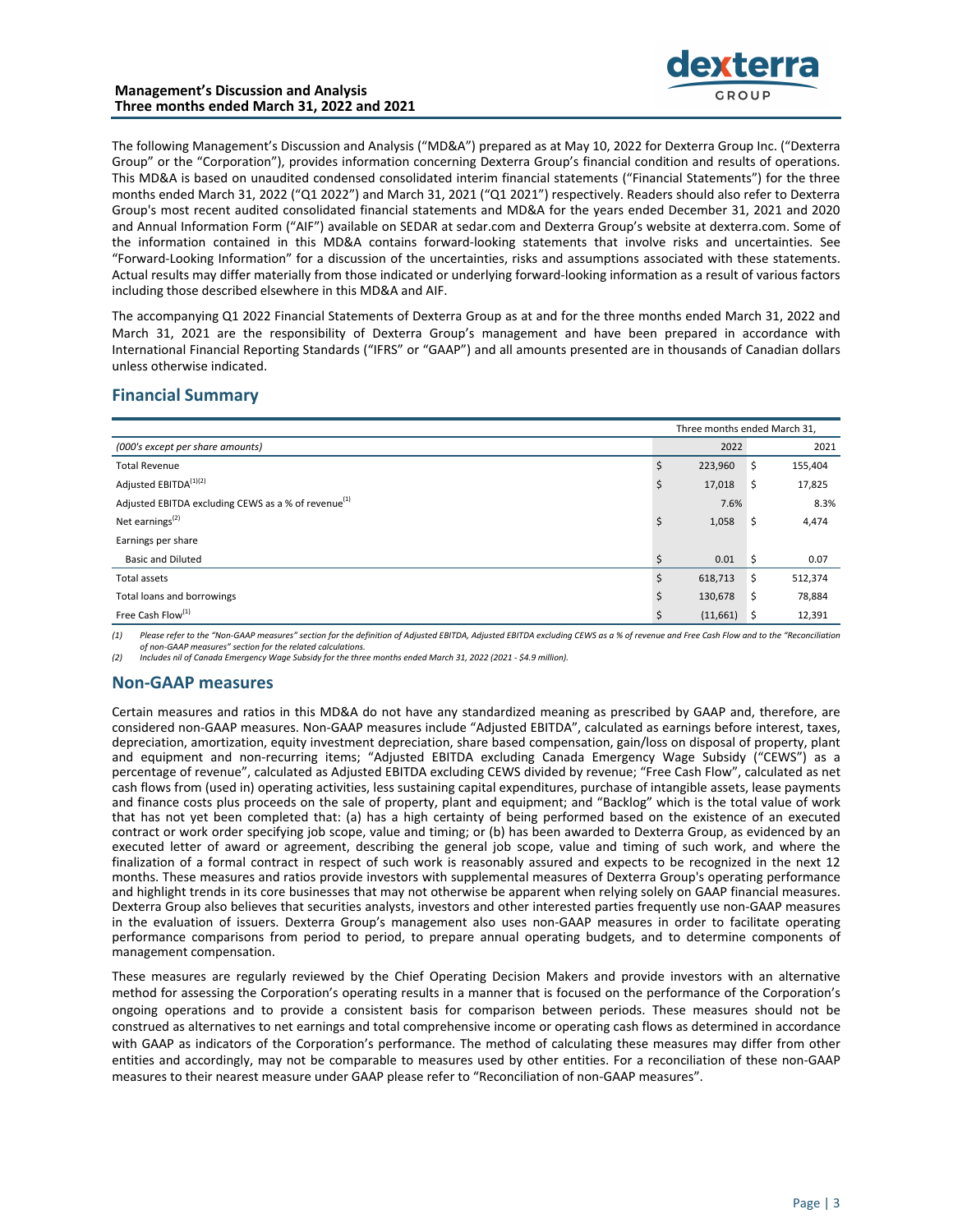

# **Management's Discussion and Analysis**

# **Core Business**

Dexterra Group is a corporation registered and domiciled in Canada and its common shares are listed on the Toronto Stock Exchange ("TSX") under the symbol DXT. Dexterra Group is a diversified support services organization delivering quality solutions for the creation, management, and operation of infrastructure across Canada. Our Integrated Facilities Management ("IFM") business delivers a suite of operation and maintenance solutions for built assets and infrastructure in the public and private sectors, including aviation, defence, education, rail, healthcare and leisure. Our Workforce Accommodations, Forestry and Energy Services ("WAFES") business provides a full range of workforce accommodations solutions, forestry services and access solutions to clients in the energy, mining, forestry and construction sectors among others. Our Modular Solutions business integrates modern design concepts with off-site manufacturing processes to produce high-quality building solutions for rapid affordable housing, commercial, residential and industrial clients.

# **First Quarter Results and Overview**

# **Highlights**

- The Corporation generated consolidated revenue of \$224.0 million for Q1 2022 which increased \$68.6 million, or 44%, compared with Q1 2021 and \$22.4 million compared to Q4 2021. The increase of revenue in Q1 2022 is primarily attributed to the additional revenue generated through the acquisitions of FCPI Dana Investments Inc. ("Dana") and Tricom Group ("Tricom") as well as an increase in WAFES revenue due to the reducing impact of COVID-19 restrictions;
- The IFM business had Q1 2022 revenue of \$64.2 million, which is up 69% from Q1 2021. Adjusted EBITDA for Q1 2022 was \$4.0 million, an increase of \$1.4 million as compared to Q1 2021, excluding CEWS. The increase was attributable to the acquisitions of Dana and Tricom described above.
- The Corporation acquired Dana on January 1, 2022 for \$30.6 million. For the period ended March 31, 2022, Dana generated revenue of \$20.9 million. Dana incurred some start-up costs in the quarter and its business was also impacted by COVID-19 restrictions especially in the education space which reduced margins;
- On January 31, 2022, the Corporation acquired certain assets and the business of Tricom for a purchase price of \$19 million and performance-based incentives up to \$5 million (the "Earn-out"). For the period ended March 31, 2022, Tricom generated revenue of \$4.3 million. In addition, the Corporation expensed \$0.2 million of earn out relating to the purchase;
- The WAFES business had Q1 2022 revenue of \$115.1 million, which is up 52% compared to Q1 2021 and similar to Q4 2021. The increase in Q1 2022 is primarily due to contract wins during 2021 and strong business activity across all service sectors. Adjusted EBITDA for WAFES in Q1 2022 was \$16.0 million compared to \$18.5 million in Q4 2021 which included an one-time pick up on renegotiation of a contract of \$1.8 million. Q1 and Q4 are also traditionally slower quarters for WAFES based on the seasonality of the business;
- The Modular Solutions business had Q1 2022 revenue of \$43.3 million and Adjusted EBITDA of \$0.4 million, compared to \$41.9 million and \$2.9 million, respectively, in Q1 2021 and revenue of \$46.5 million and Adjusted EBITDA of \$2.9 million in Q4 2021. The decrease in revenue is primarily due to ongoing delays in the rapid affordable housing projects in Ontario and BC. EBITDA was decreased due to supply chain issues which resulted in higher raw material and subcontractors costs under existing fixed price contracts. These inflationary type pressures are expected to have a reducing impact in future periods as management proactively manages inflation and its contracts. New products launched for the US market as we diversify the modular business portfolio had revenue of \$5.1 million in Q1 2022 with lost margin and one time start-up costs of approximately \$1.0 million;
- The Corporation's Adjusted EBITDA for Q1 2022 was \$17.0 million compared to \$18.1 million in Q4 2021;
- The Corporation reported consolidated net earnings of \$1.1 million for Q1 2022 compared to consolidated net earnings of \$4.5 million in Q1 2021. The decrease is mainly attributable to the inclusion of \$4.9 million in CEWS in 2021, weaker modular results in Q1 2022 and the provision of \$2.2 million for a contractual dispute and remediation work on preacquisition contracts and claims from the Horizon North Logistics Inc. acquisition;
- Debt increased in Q1 2022 to \$130.7 million at March 31, 2022. Approximately \$50 million of the increase is due to the acquisitions of Dana and Tricom;
- The Free Cash Flow deficit of \$11.7 million in Q1 2021 included a significant increase in trade receivables of \$28.4 million, excluding the Dana acquisition which related to higher sales and timing of client payments. The increase in trade receivables was temporary as days sales outstanding were significantly reduced in April, which will offset the working capital investment required for the peak operating periods in Q2 and Q3 2022. The Corporation expects its free cash flow conversion to EBITDA to remain strong exceeding 50% for fiscal 2022; and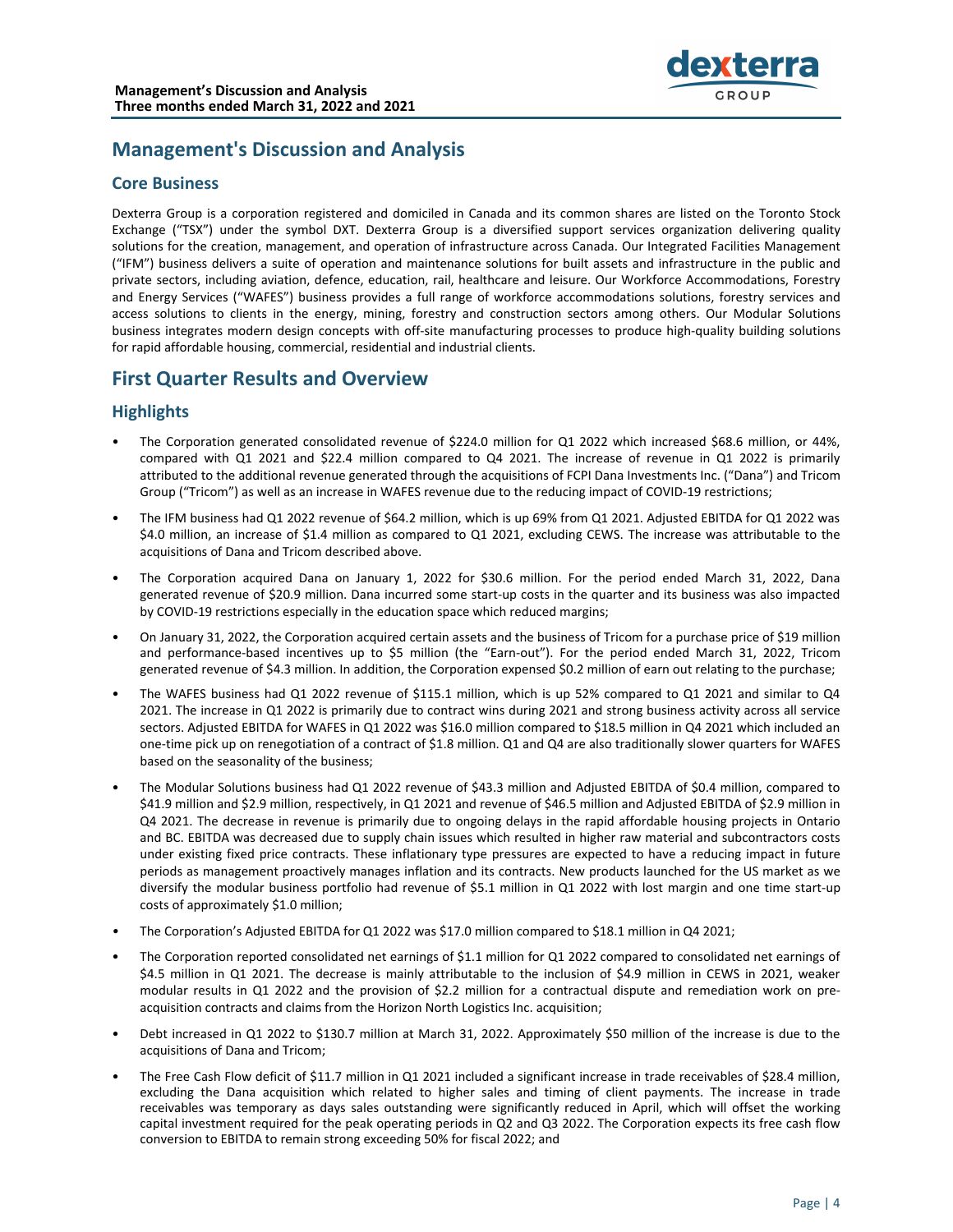- 
- Dexterra Group declared a dividend for Q2 2022 of \$0.0875 per share for shareholders of record at June 30, 2022, to be paid on July 15, 2022.

# **Operational Analysis**

| Three months ended March 31,                     |               |                     |         |  |
|--------------------------------------------------|---------------|---------------------|---------|--|
| (000's)                                          | 2022          |                     | 2021    |  |
| Revenue:                                         |               |                     |         |  |
| <b>IFM</b>                                       | \$<br>64,225  | $\ddot{\mathsf{s}}$ | 38,022  |  |
| <b>WAFES</b>                                     | 115,094       |                     | 75,656  |  |
| <b>Modular Solutions</b>                         | 43,277        |                     | 41,948  |  |
| Corporate and Inter-segment eliminations         | 1,364         |                     | (222)   |  |
| <b>Total Revenue</b>                             | \$<br>223,960 | \$                  | 155,404 |  |
| <b>Adjusted EBITDA:</b>                          |               |                     |         |  |
| <b>IFM</b>                                       | \$<br>3,962   | \$                  | 3,464   |  |
| WAFES                                            | 15,985        |                     | 15,143  |  |
| <b>Modular Solutions</b>                         | 440           |                     | 2,888   |  |
| Corporate costs and Inter-segment eliminations   | (3, 369)      |                     | (3,670) |  |
| Total Adjusted EBITDA <sup>(1)</sup>             | \$<br>17,018  | \$                  | 17,825  |  |
| Adjusted EBITDA excluding CEWS as a % of Revenue |               |                     |         |  |
| IFM                                              | 6.2 %         |                     | 6.9%    |  |
| <b>WAFES</b>                                     | 13.9 %        |                     | 15.2 %  |  |
| <b>Modular Solutions</b>                         | 1.0%          |                     | 6.2 %   |  |

(1) Includes CEWS of \$4.9 million of three months ended March 31, 2021: IFM- \$0.9 million, WAFES - \$3.7 million, Modular Solutions -\$0.3 million, Corporate - \$0.1 million.

# **IFM**

For Q1 2022, IFM revenues were \$64.2 million and increased by \$26.2 million, or 69%, from the \$38.0 million in Q1 2021. The increase reflects the acquisitions of Dana and Tricom, which contributed \$20.9 million and \$4.3 million in revenue in Q1 2022, respectively. Excluding the acquisitions, revenue was flat with Q4 2021 which included higher special projects revenue. Revenue will increase starting in Q2 2022 as the aviation and retail sectors recover from easing of the public health measures and recent new business wins are mobilized both in Q2 and Q3 of 2022. Aviation and retail sector volumes were at approximately 60% of pre-COVID-19 levels in Q1 2022 which is consistent with Q4 2021. Our revenue levels do not increase in a linear pattern with passenger traffic. Management expects that the increase in scale of operations for the segment with the acquisition of Dana and Tricom will result in cross-selling opportunities over time.

Adjusted EBITDA, excluding CEWS as a percentage of revenue, is 6.2% for Q1 2022, which is lower than the 6.9% recorded in Q1 2021 and is consistent with Q4 2021. The IFM business, excluding the 2022 acquisitions, had improved margins in Q1 2022 as Dana included some one time onboarding costs and lower profitability. IFM is actively managing the labour shortage and supply chain constraints which are causing increased costs due to overtime and outsourcing to subcontractors as well as increased supply chain costs. It has approximately 70% of its contracts with cost escalation clauses but some timing issues exist which result in downward pressure on margins.

### **Direct Costs**

Direct costs are comprised of labour, materials, supplies and transportation, which vary directly with revenues, and have a relatively fixed component that includes rent and utilities. Direct Costs for Q1 2022 were \$57.8 million compared to \$32.9 million in Q1 2021, an increase of \$24.9 million. The increase of costs is due to the acquisition of Dana and Tricom as well as the labour and supply chain issues. Direct Costs as a % of revenue in Q1 2022 were 90% which is fairly consistent with 89% in Q1 2021 after adjusting for CEWS and 91% for Q4 2021.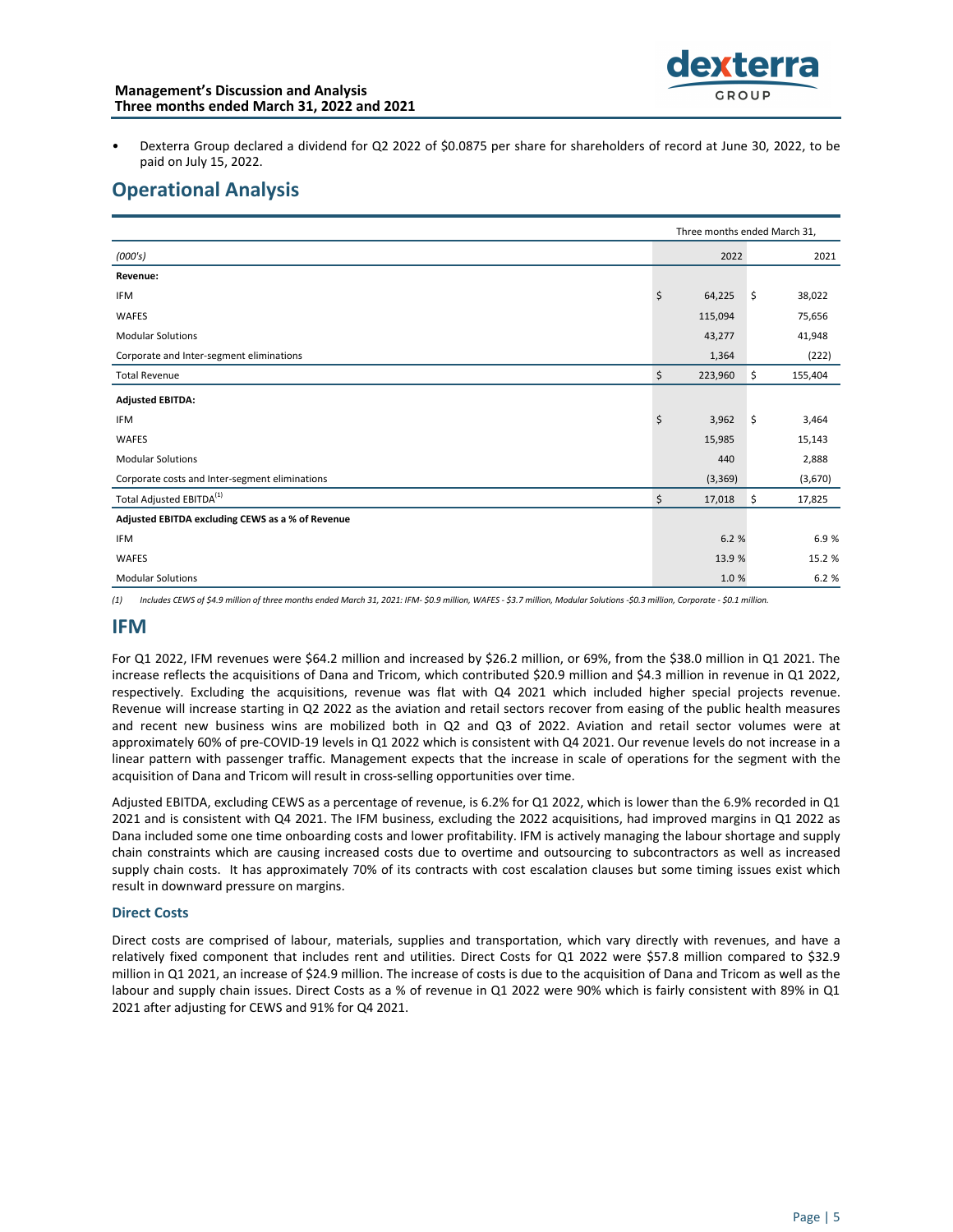

# **WAFES**

WAFES is comprised of two revenue streams: Workforce Accommodations & Forestry and Energy Services. A significant portion of the WAFES business is services related and not capital intensive and aligns closely with our IFM business.

WAFES support services includes assisting clients with food and facilities services on-site at their remote locations. Forestry is a seasonal business with its activities taking place in Q2 and Q3 each year and is reported in WAFES support services. For Q1 2022, support services comprised 41% of WAFES revenue and this component of WAFES is expected to grow in the future.

WAFES asset-based services represent remote workforce accommodation activities in which the structures are owned and installed by Dexterra Group as part of an equipment supply contract or bundled with food and facilities services as in the case of turn-key camp contracts or the Corporation's open lodge operations. This category also includes Energy Services, where the Corporation owns access matting and relocatable structures, which are sold or rented to clients.

Revenue from the WAFES segment for Q1 2022 was \$115.1 million, an increase of \$39.4 million compared to Q1 2021 and essentially unchanged compared to Q4 2021. WAFES revenue performance was strong in Q1 2022 due to increased camp occupancy and utilization across all services including catering, install, and rental activities as well as high access matting and space rental utilization in Energy Services. The stronger Q1 2022 results compared to Q1 2021 reflect overall strong activity in the natural resources sector and new client wins in 2021. Q1 2021 had significant COVID-19 restrictions especially in BC.

The Q1 2022 Adjusted EBITDA excluding CEWS as a percentage of revenue is 14%, compared to 15% in Q1 2021 due primarily to revenue mix and the move to a greater percentage of support services work. Access matting sales in Q4 2021 were \$4.8 million higher compared to Q1 2022, which positively impacted margins in Q4 2021.

### **Direct Costs**

Direct costs are comprised of labour, materials, supplies and transportation, which vary directly with revenues, and a relatively fixed component, that includes rent and utilities. Direct costs in the WAFES business unit for Q1 2022 were \$98.3 million or 85% of revenue, compared to \$63.6 million or 84% of revenue after excluding the CEWS impact of \$3.7 million for Q1 2021 due to revenue mix.

# **Modular Solutions**

Modular Solutions segment revenues for Q1 2022 were \$43.3 million compared to \$41.9 million in Q1 2021 and \$46.5 million in Q4 2021. Revenue was lower than expected due to client driven delays in affordable housing projects in Ontario and site access issues in the West due to the floods in British Columbia. Revenue is expected to rebound in Q2 2022 and through the balance of the year.

Adjusted EBITDA for Q1 2022 was \$0.4 million compared to \$2.9 million in Q1 2021 and \$2.9 million in Q4 2021. Margins in Q1 2022 were primarily impacted by materials and subcontractor cost inflation on fixed price contracts. Also in Q1 2022, contracts commenced on a new manufacture-only modular product for US-based multi-family projects as part of a business diversification strategy. The new product had revenues of \$5.1 million and lost margin and start-up costs of approximately \$1 million which impacted margins as processes for handling this new line of business were developed.

Additionally, the delays in affordable housing projects impacted plant utilization resulting in lower overhead absorption. Management is focused on improving margins and balancing production capacity with demand delays. EBITDA margins are expected to rebound with improved US supply profitability, and as contract pricing is adjusted to allow adjustments for inflationary impacts.

A key metric for the Modular Solutions segment is the backlog of projects. The backlog was \$70.9 million for rapid affordable housing at the end of Q1 2022, down from year-end of \$78.6 million. This excludes approximately \$19.0 million (\$32 million in Q4 2021) of contracts being finalized with existing customers and a backlog of \$26.0 million (\$19.4 million in Q4 2021) for Industrial and U.S. manufacturing supply projects signed late in 2021. Additionally, Modular Solutions has recurring modular business beyond the projects above worth approximately \$40 million per annum, which consists of education modules, retail stores and kiosks. The 2022 Federal Budget announcement to invest \$1.5 billion to create at least 6,000 new affordable housing units in 2022 to 2023 is expected to directionally support this business.

### **Direct Costs**

Direct costs are comprised of labour, raw materials and transportation, which vary directly with revenues, and a relatively fixed component that includes rent, utilities and the design and technical services required in the bidding cycle and post award manufacturing and installation of the product.

Direct costs for Q1 2022 were 95% of revenue as compared to 90% in Q1 2021 and 91% in Q4 2021. The increase in direct cost as a percentage of revenue reflects the lower revenue and overhead absorption in Q1 2022 caused by delays in several projects, inflationary impacts on the business and new product start-up costs as discussed above.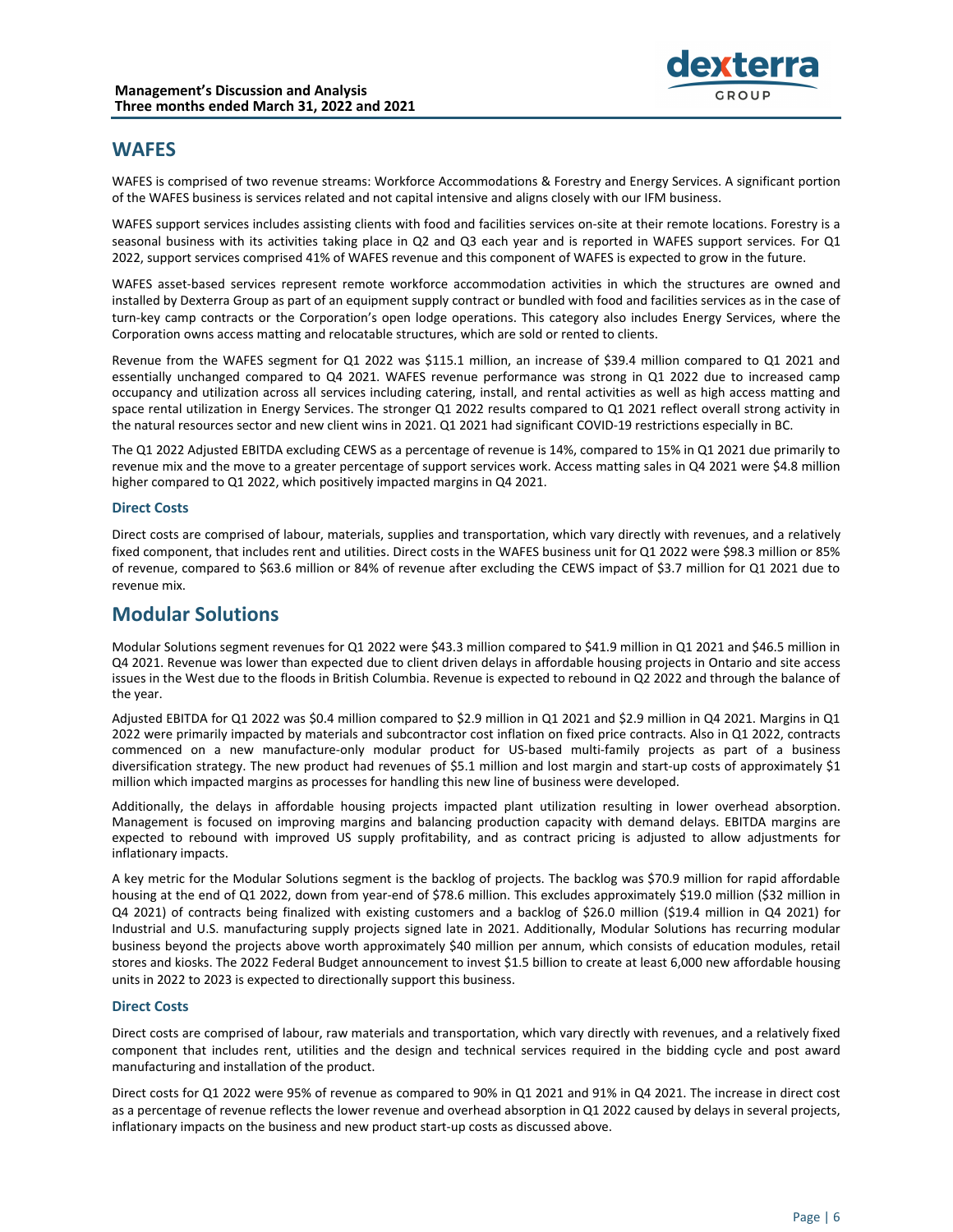

# **Other Items**

### **Selling, General & Administrative Expense**

Selling, general & administrative ("SG&A") expenses are comprised of head and corporate office costs including the executive officers and directors of the Corporation, and shared services, including information technology, corporate accounting staff and the associated costs of supporting a public company.

SG&A expenses for Q1 2022 were \$9.9 million, an increase of \$1.8 million when compared to Q1 2021. The increase is due to \$0.6 million in acquisition costs as well as an increase to headcount and related costs related to the acquisitions, inflation and investments in people as we deliver on our growth strategy. SG&A expenses were 4% of total revenue in Q1 2022, which has improved by 1% compared to 5% in Q1 2021 and Q4 2021.

### **Depreciation and Amortization**

|                                                                       | Three months ended March 31. |        |  |  |
|-----------------------------------------------------------------------|------------------------------|--------|--|--|
| (000's)                                                               | 2022                         | 2021   |  |  |
| Depreciation of property, plant and equipment and right-of-use assets | 8,888 \$                     | 9,245  |  |  |
| Amortization of intangibles                                           | 1,456                        | 823    |  |  |
| Total depreciation and amortization                                   | $10,344$ \$                  | 10,068 |  |  |

For Q1 2022, depreciation and amortization was \$10.3 million, an increase of \$0.3 million compared to Q1 2021 and up from \$8.9 million in Q4 2021. The increase in amortization aligns with the increase in intangible assets from the acquisitions of Dana and Tricom in Q1 2022, which is partially offset by fully depreciated assets and the sales of excess equipment in the WAFES business. The Corporation plans to continue to operate in a capital light model going forward.

### **Finance costs**

Finance costs include interest on loans and borrowings, interest on lease liabilities and accretion of debt financing costs.

The effective interest rate on loans and borrowings for Q1 2022 was 3%. The interest rate is impacted by the debt level and tiered variable interest rate structure of the credit facility. The rate ranges from bank prime rate plus 0.50% to 2.75% per annum. The effective rate is expected to increase as central banks increase interest rates.

### **Goodwill**

Goodwill increased from \$98.6 million to \$128.5 million due to the acquisitions of Dana and Tricom. The Corporation concluded there were no new indicators of impairment on its goodwill or intangibles as at March 31, 2022.

### **Gain/Loss on disposal**

For Q1 2022, the gain on disposal was \$0.003 million compared to a loss on disposal of \$0.2 million in Q1 2021. The gains and losses on disposals are typically generated from rationalization of excess WAFES assets for conversion to cash.

### **Non-controlling interest**

Dexterra Group owns 49% of Tangmaarvik Inland Camp Services Inc. ("Tangmaarvik") and controls its operations. As a result, the results of Tangmaarvik are consolidated with the results of Dexterra Group and a non-controlling interest is recognized. For Q1 2022, earnings of \$0.2 million were attributed to the non-controlling interest which is consistent with the earnings in the same period of the prior year.

### **Joint Venture**

Dexterra Group owns 49% of Gitxaala Horizon North Services LP ("Gitxaala") and Big Spring Lodging Limited Partnership ("BSL LP"). These equity investments represent operations of the WAFES segment and generate earnings from providing workforce accommodations, rentals, and maintenance of relocatable structures. For Q1 2022, earnings from equity investments were \$0.5 million (2021 - \$0.8 million).

### **Income taxes**

The Corporation's effective income tax rate for Q1 2022 was 26.9%, compared to 19% in Q1 2021. The effective tax rate for Q1 2022 is consistent with the combined federal and provincial income tax rates. In 2021, the effective tax rate was lower than the combined federal and provincial income tax rate primarily due to recognizing the tax benefit from non-capital loss carryforwards in the amount of \$1.1 million that met the recognition criteria as a result of tax planning efforts and the expected future profitability of the related business.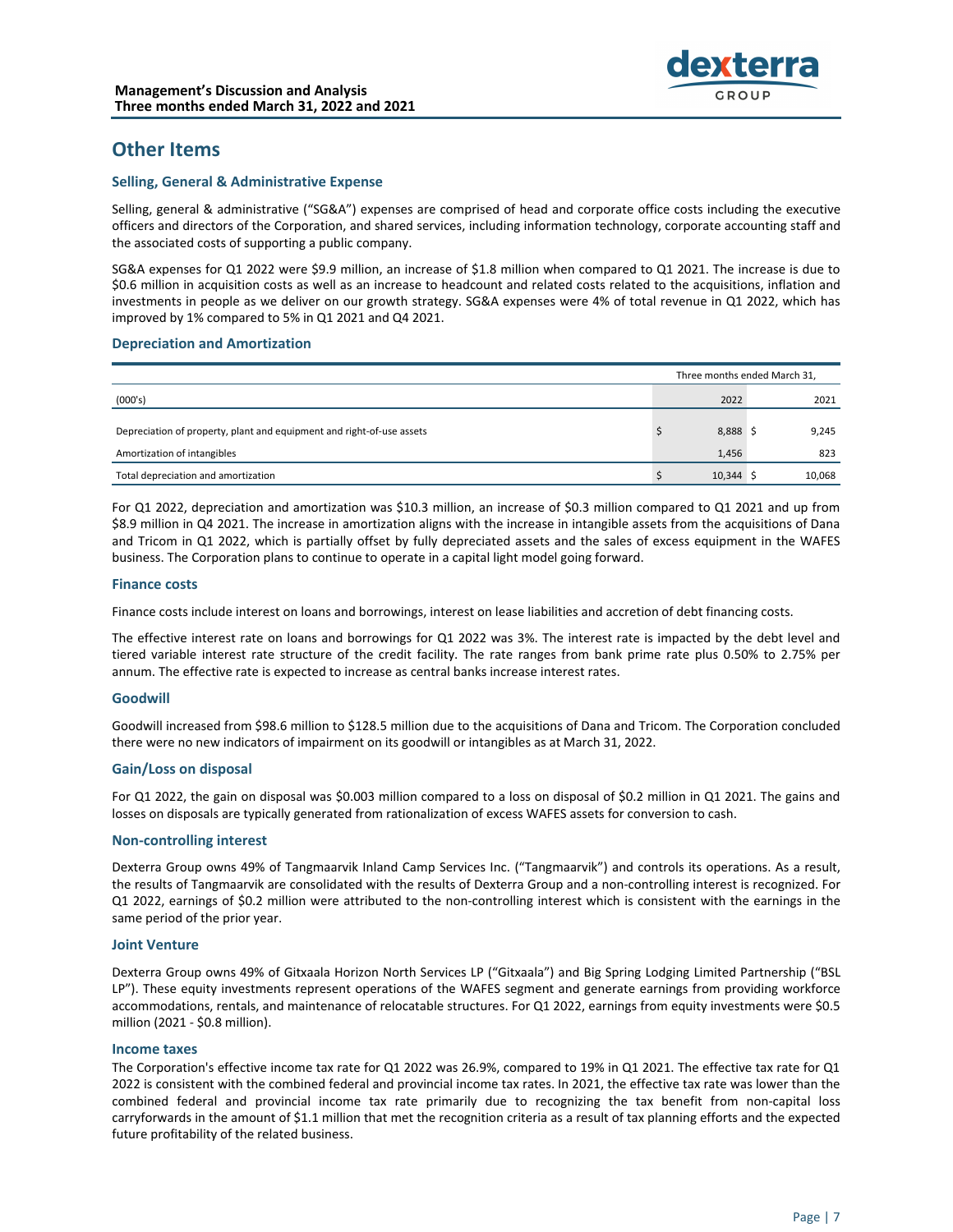

# **COVID-19 Pandemic**

The situation resulting from COVID-19 and subsequent variants of the virus is uncertain and continues to evolve. The safety of employees and customers continues to be a key priority. At this time, it is difficult to predict the impact the pandemic will continue to have on the Corporation. The effective response to the changing situation with the COVID-19 pandemic continues to be a focus in the business. Recent disruptions to the supply chain have been experienced and are being managed. In addition, hiring and retaining talent continues to be a challenge. We are actively managing our human capital resources across all business segments. The degree of COVID-19 related impacts in 2022 are expected to vary by geography, driven in part by regional vaccination rates, spread of new variants, provincial government restrictions and health system capacities.

# **Outlook**

### **Operations Outlook**

### **Overall**

The Corporation is poised for continued growth in 2022 as the economy is expected to move into a post-pandemic environment. Our key focus for the upcoming quarters is to improve the profitability of the modular business by managing inflationary and supply chain pressures, government scheduling delays and improving plant manufacturing utilization. Management also remains focused on executing on its organic and M&A expansion strategy and using a capital light service model along with its strong balance sheet to drive sustainable growth and finance acquisitions. The acquisition strategy is active and focused on expanding IFM service offerings and geographical coverage.

### **IFM**

The organic growth prospects and annual growth rates for the overall IFM market are significant. Management forecasts improvements in the aviation and retail sectors revenues will be gradual through 2022 and into 2023 as consumer confidence builds. The focus of this business is on winning new bids and maintaining profit margins while providing excellent service to existing clients. In addition, the acquisitions of Dana and Tricom provide us a new base of clients in hospitality and other verticals and new skills to execute on expansion opportunities. These acquisitions should also produce more cross-selling opportunities over time.

### **WAFES**

The WAFES business is expected to continue to be strong in 2022 given strong natural resources activity nationwide. The Corporation is well positioned to take advantage in a highly competitive environment and is winning new contracts. The Crossroads Lodge in Kitimat, British Columbia has reopened in Q2 2022. This facility with 736 beds will have limited occupancy in Q2 and is expected to be at full capacity in Q4 2022.

The seasonal forestry business also has a strong book of business in place for 2022 with contracts to plant over 35 million trees and assist in fire-fighting efforts in various provinces.

### **Modular**

The demand for affordable housing in urban centers continues. The CMHC's Rapid Housing Initiative is an example of government programs seeking to address the immediate need and, as a result, driving demand for modular housing solutions. Favorable conditions for the development of multi-unit housing (both public and private) are expected to continue for the foreseeable future in both Canada and the USA. Labour shortages, client driven project delays and increasing prices of materials due to record inflation are creating challenges. Management is executing strategies to mitigate the impact of inflation and further scale and diversify this business.

# **Liquidity and Capital Resources**

For the three months ended March 31, 2022, cash used by operating activities was \$7.7 million, compared to cash generated of \$17.9 million in the same period of 2021. The decrease in Q1 2022 primarily represents an increase in accounts receivable of \$28.4 million, excluding the Dana acquisition, which was due to higher Q1 revenue and the timing of client payments. The increase in trade receivables is temporary as days sales outstanding will be significantly reduced in the upcoming months, which will partially offset the working capital investment required for the peak operating periods in Q2 and Q3 2022. In addition, cash flows from operating activities in Q1 2021 were also positively impacted by the CEWS of \$4.9 million. Debt will be reduced with Free Cash Flow generated by operations. The conversion of EBITDA to free cash flow for 2022 is expected to exceed 50%.

Debt increased by \$65.5 million in Q1 2022, which was from funding the acquisitions and the working capital increase. Leverage approximates 1.6x 2021 Adjusted EBITDA. The Corporation's financial position and liquidity remain strong with \$59.2 million unused capacity on its credit lines at March 31, 2022.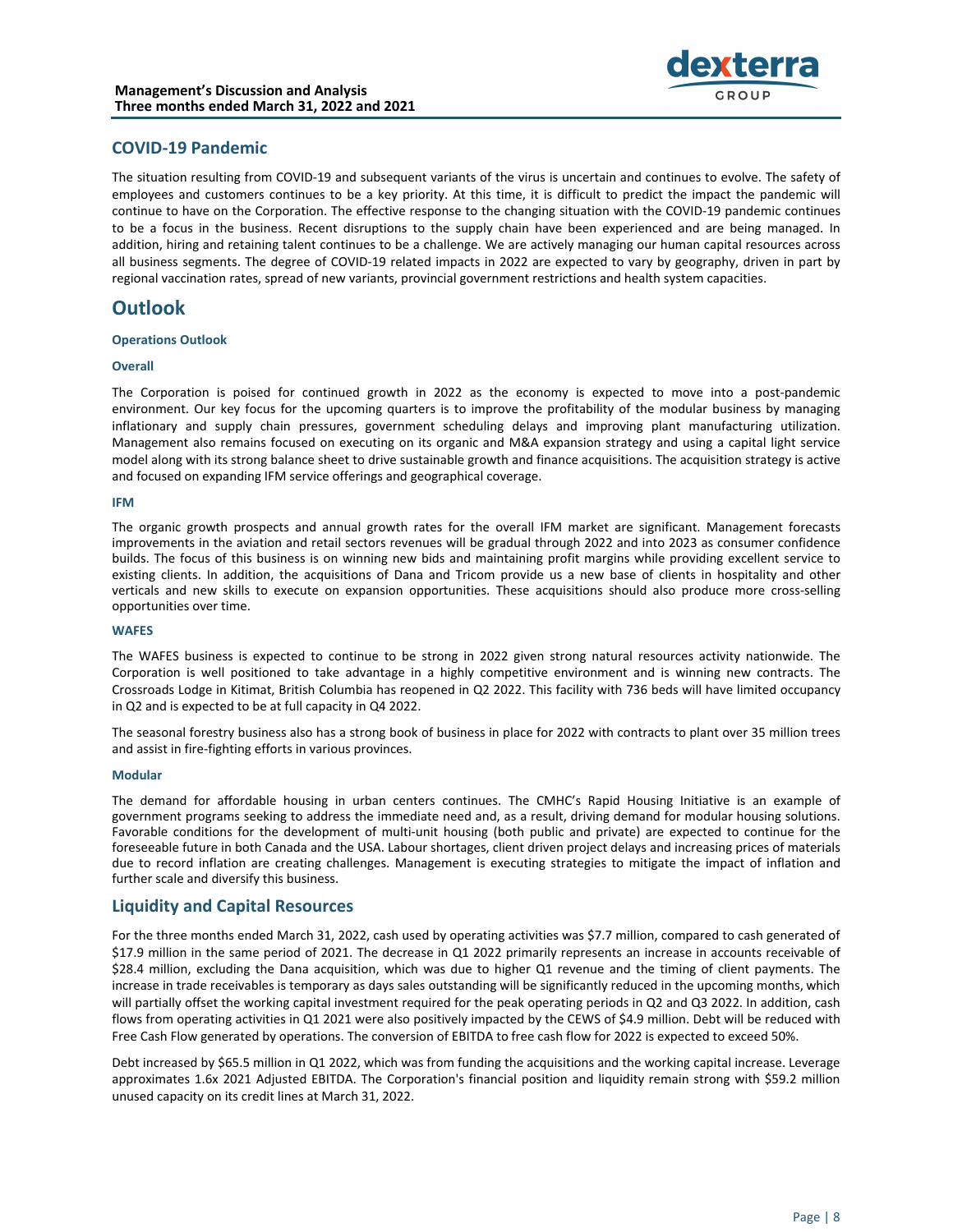# **Capital Spending**

For the three months ended March 31, 2022, gross capital spending for property, plant and equipment was \$1.2 million, a decrease of \$0.5 million compared to the \$1.7 million in Q1 2021. Capital spending in 2022 mainly relates to sustaining capital whereas the majority of Q1 2021 spending was for NRB Cambridge plant expansion (\$1.3 million).

# **Quarterly Summary of Results**

|                                                    | Three months ended |               |  |                   |    |                    |  |              |
|----------------------------------------------------|--------------------|---------------|--|-------------------|----|--------------------|--|--------------|
| (000's except per share amounts)                   |                    | 2022<br>March |  | 2021<br>December  |    | 2021<br>September  |  | 2021<br>June |
| Revenue                                            | Ś.                 | 223,960 \$    |  | 201,588 \$        |    | 202,760 \$         |  | 173,627      |
| <b>Adjusted EBITDA</b>                             |                    | 17,018        |  | 18,054            |    | 22,372             |  | 22,502       |
| Net earnings (loss) attributable to shareholders   |                    | 894           |  | 4,093             |    | 7,780              |  | 8,206        |
| Net earnings per share, basic and diluted $^{(2)}$ | \$                 | $0.01 \,$ \$  |  | 0.06 <sup>5</sup> |    | $0.12 \,$ \$       |  | 0.13         |
|                                                    | Three months ended |               |  |                   |    |                    |  |              |
| (000's except per share amounts)                   |                    | 2021<br>March |  | 2020<br>December  |    | 2020<br>September  |  | 2020<br>June |
| Revenue <sup>(1)</sup>                             | \$                 | 155,404 \$    |  | 164,418 \$        |    | 176,918 \$         |  | 76,106       |
| Adjusted EBITDA <sup>(1)</sup>                     |                    | 17,825        |  | 17,477            |    | 27,085             |  | 23,241       |
| Net earnings (loss) attributable to shareholders   |                    | 4,277         |  | (103)             |    | 16,131             |  | 47,139       |
| Net earnings per share, basic <sup>(2)</sup>       | \$                 | $0.07$ \$     |  | —                 | \$ | $0.25$ \$          |  | 1.08         |
| Net earnings per share, diluted $^{(2)}$           | Ś                  | $0.07 \,$ \$  |  | -                 |    | $0.24 \text{ }$ \$ |  | 1.08         |

(1) Revenue and Adjusted EBITDA for the third quarter of 2020 includes \$6.6 million related to amounts awarded on two legal proceedings with former customers.<br>(2) All share and per share data presented prior to Q3 2020 has

# **Reconciliation of non-GAAP measures**

The following provides a reconciliation of non-GAAP measures to the nearest measure under GAAP for items presented throughout the MD&A.

| (000's)                                                  |                   | Three months ended March 31, |  |  |  |  |
|----------------------------------------------------------|-------------------|------------------------------|--|--|--|--|
|                                                          |                   | 2021                         |  |  |  |  |
| Net earnings                                             | \$<br>$1,058$ \$  | 4,474                        |  |  |  |  |
| Add:                                                     |                   |                              |  |  |  |  |
| Share based compensation                                 | 539               | 593                          |  |  |  |  |
| Depreciation & amortization                              | 10,344            | 10,068                       |  |  |  |  |
| Equity investment depreciation                           | 286               | 155                          |  |  |  |  |
| Finance costs                                            | 1,443             | 1,304                        |  |  |  |  |
| Loss (gain) on disposal of property, plant and equipment | (3)               | 161                          |  |  |  |  |
| Income tax expense                                       | 390               | 1,070                        |  |  |  |  |
| EBITDA <sup>(1)</sup>                                    | \$<br>$14,057$ \$ | 17,825                       |  |  |  |  |
| <b>Acquisition costs</b>                                 | 594               |                              |  |  |  |  |
| Contract loss provisions <sup>(2)</sup>                  | 2,167             |                              |  |  |  |  |
| Earn-out expense                                         | 200               |                              |  |  |  |  |
| Adjusted EBITDA <sup>(1)</sup>                           | \$<br>$17,018$ \$ | 17,825                       |  |  |  |  |

(1) Includes CEWS of nil for the three months ended March 31, 2022 (2021 - \$4.9 million: Integrated Facilities Management - \$0.9 million, WAFES - \$3.7 million, Modular Solutions -\$0.3 million, Corporate - \$0.1 million).

(2) Contract loss provisions are related to a contractual dispute and remediation work on pre-acquisition contracts and claims from the Acquisition of Horizon North Logistics Inc. in May 2020. There were no corresponding amounts in the three months ended March 31, 2021.

| (000's)                                          |                   | Three months ended March 31, |  |  |  |  |
|--------------------------------------------------|-------------------|------------------------------|--|--|--|--|
|                                                  |                   | 2021                         |  |  |  |  |
| Net cash flows from operating activities         | $(7,748)$ \$<br>১ | 17,865                       |  |  |  |  |
| Sustaining capital expenditures, net of proceeds | (867)             | (406)                        |  |  |  |  |
| Purchase of intangible assets                    | (4)               | (705)                        |  |  |  |  |
| Finance costs paid                               | (1, 245)          | (1, 198)                     |  |  |  |  |
| Lease payments                                   | (1,797)           | (3, 165)                     |  |  |  |  |
| Free Cash Flow                                   | $(11,661)$ \$     | 12,391                       |  |  |  |  |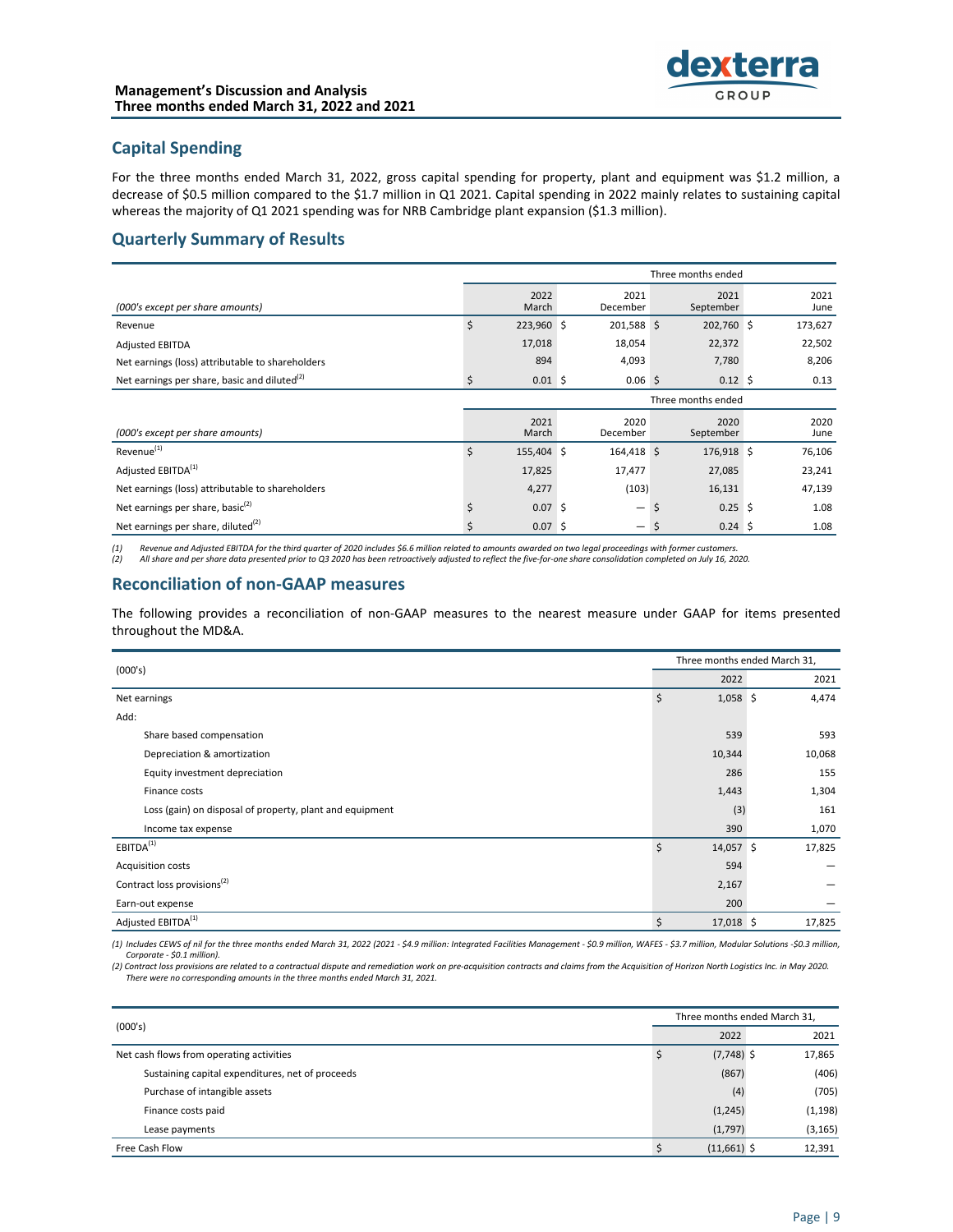| (000's)                                          |    | Three months ended March 31, |    |         |  |  |
|--------------------------------------------------|----|------------------------------|----|---------|--|--|
|                                                  |    | 2022                         |    | 2021    |  |  |
| <b>Total Adjusted EBITDA</b>                     | -S | 17,018                       | \$ | 17,825  |  |  |
| CEWS by Segment:                                 |    |                              |    |         |  |  |
| <b>IFM</b>                                       |    |                              |    | (852)   |  |  |
| <b>WAFES</b>                                     |    |                              |    | (3,664) |  |  |
| <b>Modular Solutions</b>                         |    | –                            |    | (287)   |  |  |
| Corporate costs and Inter-segment eliminations   |    |                              |    | (102)   |  |  |
| Adjusted EBITDA excluding CEWS                   |    | 17,018                       | \$ | 12,920  |  |  |
| Adjusted EBITDA excluding CEWS as a % of revenue |    | 7.6%                         |    | 8.3%    |  |  |

# **Accounting Policies**

Dexterra Group's IFRS accounting policies are provided in Note 3 to the Consolidated Financial Statements for the year ended December 31, 2021.

# **Outstanding Shares**

Dexterra Group had 65,198,295 voting common shares issued and outstanding as at May 10, 2022, of which 49% or 31,785,993 are owned by subsidiaries of Fairfax Financial Holdings Limited.

# **Off-Balance Sheet Financing**

Dexterra Group has no off-balance sheet financing.

# Management's Report on Disclosure Controls and Procedures and Internal Controls over **Financial Reporting**

### **Disclosure Controls and Procedures**

The Chief Executive Officer ("CEO") and the Chief Financial Officer ("CFO") have designed, or caused to be designed under their supervision, disclosure controls and procedures ("DC&P") as defined in National Instrument 52-109 - Certification of Disclosure in Issuers' Annual and Interim Filings ("NI 52-109") of the Canadian Securities Administrators, to provide reasonable assurance that: (i) material information relating to the Corporation is made known to the CEO and the CFO by others, particularly during the period in which the interim filings are being prepared; and (ii) information required to be disclosed by the Corporation in its annual filings, interim filings or other reports filed or submitted by it under securities legislation is recorded, processed, summarized and reported within the time periods specified in securities legislation.

National Instrument 52-109 allows an issuer to limit design of DC&P to exclude businesses acquired not more than 365 days before the end of the reporting period. During the 365 days preceding March 31, 2022, the Corporation acquired Dana and Tricom effective January 1, 2022 and January 31, 2022, respectively. As permitted by National Instrument 52-109, management limited the scope of their design of DC&P to exclude the control, policies and procedures of these businesses. In addition, all assets and liabilities acquired were valued and recorded in the financial statements for the period ended March 31, 2022. For the first quarter ended March 31, 2022, the excluded acquisitions identified above constituted 11% of revenue, 24% of net earnings, 8% of the current assets, 19% of non-current assets, 12% of current liabilities and 1% of non-current liabilities of the Q1 2022 Financial Statements.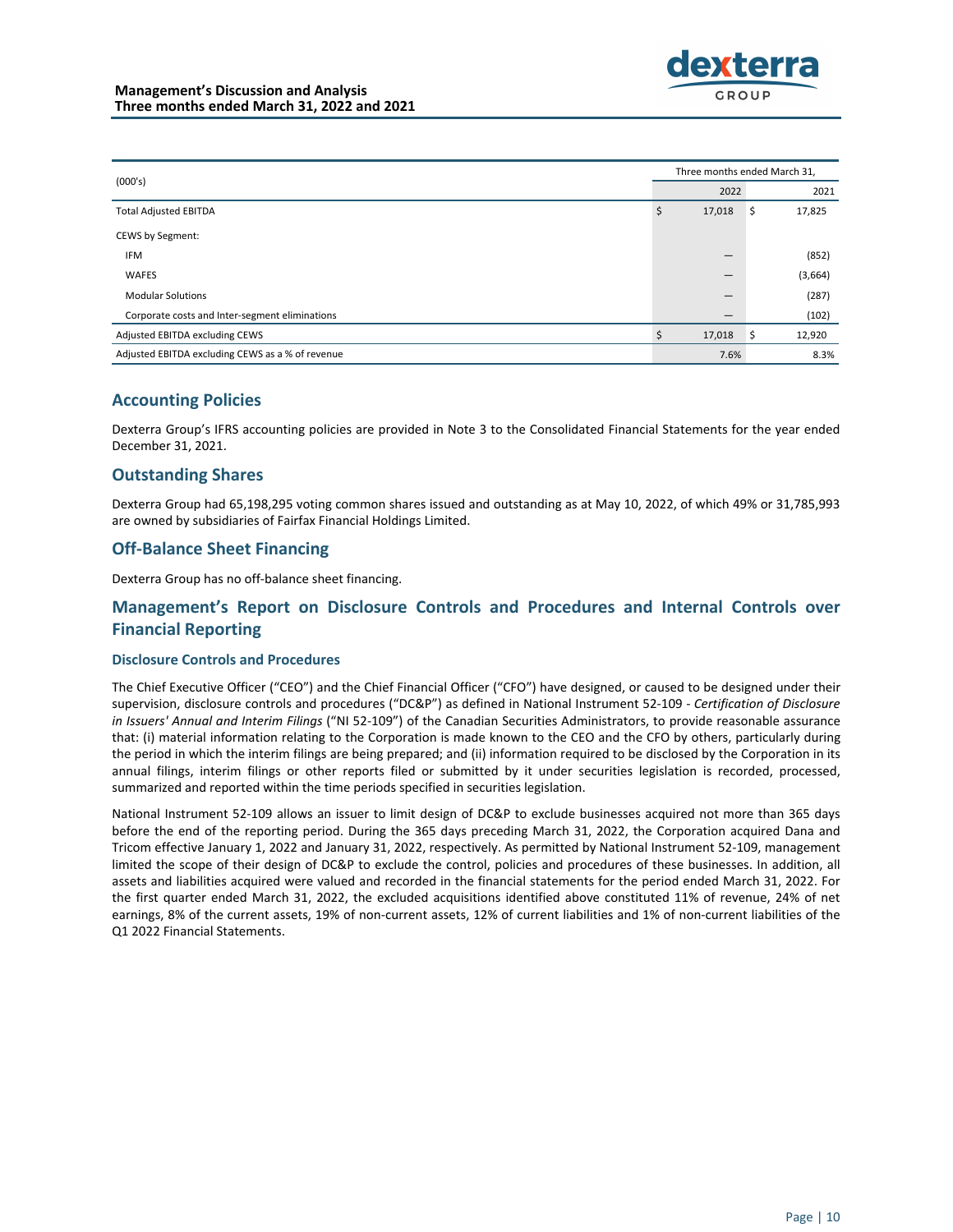

| Summary of financial information for acquisitions as at March 31, 2022 (000's) | Dana            | <b>Tricom</b> |
|--------------------------------------------------------------------------------|-----------------|---------------|
| Assets                                                                         |                 |               |
| $\textsf{Cash}^{(1)}$                                                          | \$<br>4,931 \$  |               |
| Trade & other receivables                                                      | 7,783           | 4,560         |
| Inventories                                                                    | 1,512           | 174           |
| <b>Total current assets</b>                                                    | \$<br>14,226 \$ | 4,734         |
| Property, plant and equipment                                                  | 2,459           | 290           |
| Right-of-use assets                                                            | 195             | 255           |
| <b>Customer Relationships</b>                                                  | 11,669          | 5,334         |
| <b>Trade Names</b>                                                             | 688             |               |
| Goodwill                                                                       | 16,863          | 12,948        |
| <b>Total assets</b>                                                            | \$<br>46,100 \$ | 23,561        |
|                                                                                |                 |               |
| <b>Liabilities</b>                                                             |                 |               |
| Trade and other payables                                                       | 14,154          | 3,843         |
| Lease liabilities                                                              | 197             | 256           |
| Deferred income tax liabilities                                                | 1,240           |               |
| <b>Total liabilities</b>                                                       | \$<br>15,591 \$ | 4,099         |

(1) Cash is reported net against loans and borrowings on the financial statements for the period ended March 31, 2022.

For Q1 2022, total revenue for the two acquisitions was \$25.2 million and total net earnings before tax was \$0.3 million.

During the remainder of the fiscal year, management will complete its review of the design, implementation and operating effectiveness of DC&P for the acquired businesses.

There were no changes in Dexterra Group's DC&P that occurred during the period ended March 31, 2022 that have materially affected, or are reasonably likely to materially affect, Dexterra Group's DC&P.

#### **Internal Controls over Financial Reporting**

The CEO and the CFO have designed, or caused to be designed under their supervision, internal controls over financial reporting ("ICFR") as defined in NI 52-109 of the Canadian Securities Administrators, in order to provide reasonable assurance regarding the reliability of financial reporting and the preparation of financial statements for external purposes in accordance with IFRS.

There were no changes to the Corporation's ICFR during the period ended March 31, 2022 that have materially affected, or are reasonably likely to materially affect, the Corporation's ICFR.

### Limitations on the Effectiveness of Disclosure Controls and Procedures and Internal Control over Financial **Reporting**

Because of their inherent limitations, DC&P and ICFR may not prevent or detect misstatements, errors or fraud. Control systems, no matter how well conceived or implemented, can provide only reasonable, not absolute, assurance that the objectives of the control systems are met.

### **Risks and Uncertainties**

The financial risks, critical accounting estimates and judgements, and risk factors related to Dexterra Group and its business, which should be carefully considered, are disclosed in the Annual Information Form under "Risk Factors" and in the Corporation's Consolidated Financial Statements for the year ended December 31, 2021 under Note 21, dated March 09, 2022, and this MD&A should be read in conjunction with them. Such risks may not be the only risks facing Dexterra Group. Additional risks not currently known may also impair Dexterra Group's business operations and results of operation.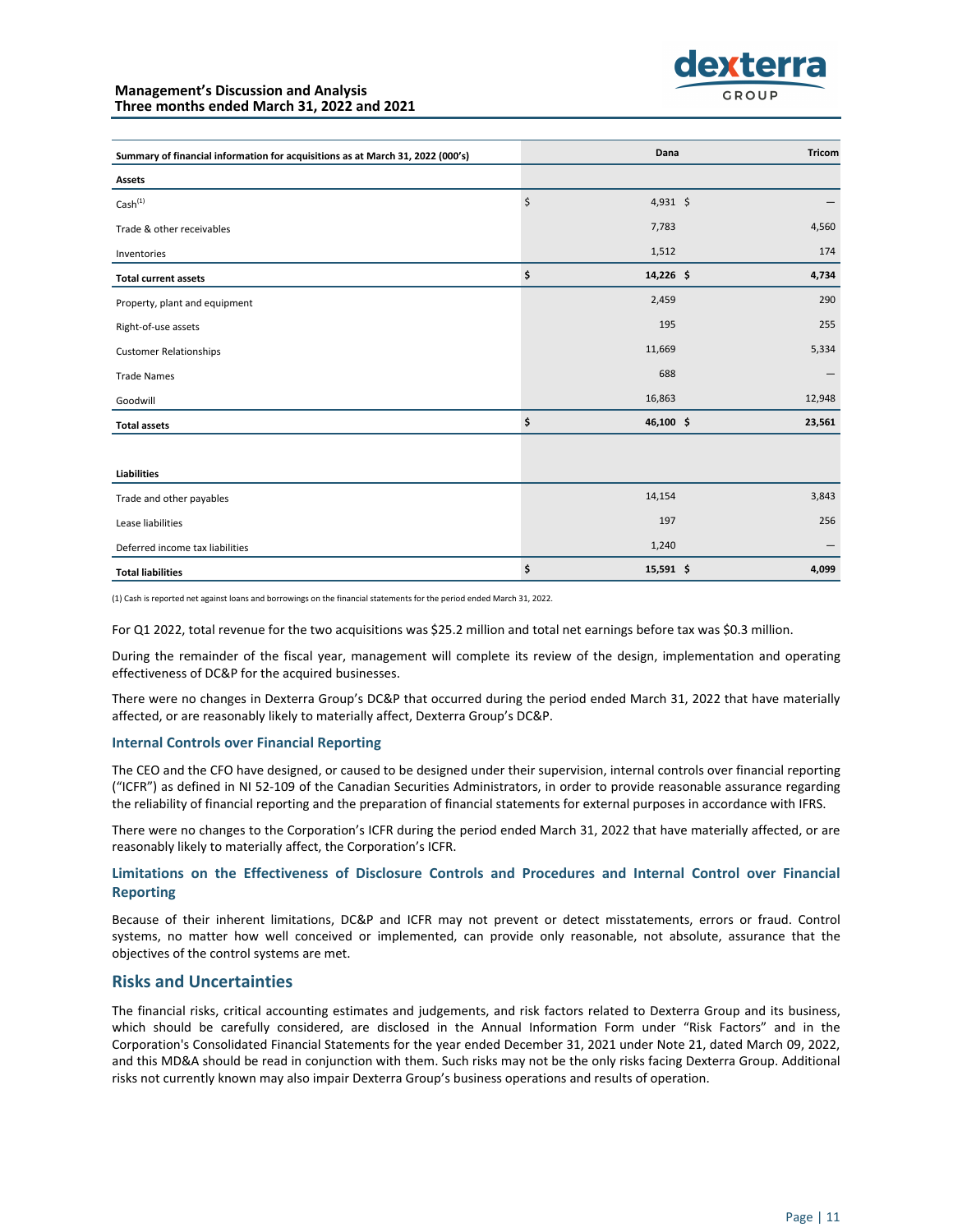

# **Critical Accounting Estimates and Judgements**

This MD&A of Dexterra Group's financial condition and results of operations is based on its consolidated financial statements, which are prepared in accordance with IFRS. The preparation of the consolidated financial statements requires management to make estimates and judgements about the future. Estimates and judgements are continually evaluated and are based on historical experience and other factors, including expectations of future events that are believed to be reasonable under the circumstances. The resulting accounting estimates will, by definition, seldom equal the related actual results. The MD&A should be read in conjunction with the Q4 2021 Financial Statements.

## **Financial Instruments and Risk Management**

In the normal course of business, the Corporation is exposed to a number of financial risks that can affect its operating performance. These risks are: credit risk, liquidity risk and interest rate risk. The Corporation's overall risk management program and prudent business practices seek to minimize any potential adverse effects on the Corporation's financial performance. The MD&A should be read in conjunction with the Q4 2021 Financial Statements.

# **Forward-Looking Information**

Certain statements contained in this MD&A may constitute forward-looking information under applicable securities law. Forward-looking information may relate to Dexterra Group's future outlook and anticipated events, business, operations, financial performance, financial condition or results and, in some cases, can be identified by terminology such as "continue"; "forecast"; "may"; "will"; "project"; "could"; "should"; "expect"; "plan"; "anticipate"; "believe"; "outlook"; "target"; "intend"; "estimate"; "predict"; "might"; "potential"; "continue"; "foresee"; "ensure" or other similar expressions concerning matters that are not historical facts. In particular, statements regarding Dexterra Group's future operating results and economic performance, including COVID-19 related impacts and the impacts of the Dana and Tricom acquisitions; its leverage, Free Cash Flow, NRB Modular Solutions backlog and revenue, and its objectives and strategies are forward-looking statements. These statements are based on certain factors and assumptions, including expected growth, results of operations, performance and business prospects and opportunities regarding Dexterra Group, which Dexterra Group believes are reasonable as of the current date. While management considers these assumptions to be reasonable based on information currently available to Dexterra Group, they may prove to be incorrect. Forward-looking information is also subject to certain known and unknown risks, uncertainties and other factors that could cause Dexterra Group's actual results, performance or achievements to be materially different from any future results, performance or achievements expressed or implied by such forward- looking information, including, but not limited to: the ability to retain clients, renew existing contracts and obtain new business; an outbreak of contagious disease that could disrupt its business; the highly competitive nature of the industries in which Dexterra Group operates; reliance on suppliers and subcontractors; cost inflation; volatility of industry conditions could impact demand for its services; a reduction in the availability of credit could reduce demand for Dexterra Group's products and services; Dexterra Group's significant shareholder may substantially influence its direction and operations and its interests may not align with other shareholders; its significant shareholder's 49% ownership interest may impact the liquidity of the common shares; cash flow may not be sufficient to fund its ongoing activities at all times; loss of key personnel; the failure to receive or renew permits or security clearances; significant legal proceedings or regulatory proceedings/changes; environmental damage and liability is an operating risk in the industries in which Dexterra Group operates; climate changes could increase Dexterra Group's operating costs and reduce demand for its services; liabilities for failure to comply with public procurement laws and regulations; any deterioration in safety performance could result in a decline in the demand for its products and services; failure to realize anticipated benefits of acquisitions and dispositions; inability to develop and maintain relationships with Indigenous communities; the seasonality of Dexterra Group's business; inability to restore or replace critical capacity in a timely manner; reputational, competitive and financial risk related to cyber-attacks and breaches; failure to effectively identify and manage disruptive technology; economic downturns can reduce demand for Dexterra Group's services; its insurance program may not fully cover losses. Additional risks and uncertainties are described in Note 21 of the Corporation's Consolidated Financial Statements for the years ended December 31, 2021 and 2020 contained in its most recent Annual Report filed with securities regulatory authorities in Canada and available on SEDAR at sedar.com. The reader should not place undue importance on forward-looking information and should not rely upon this information as of any other date. Dexterra Group is under no obligation and does not undertake to update or alter this information at any time, except as may be required by applicable securities law.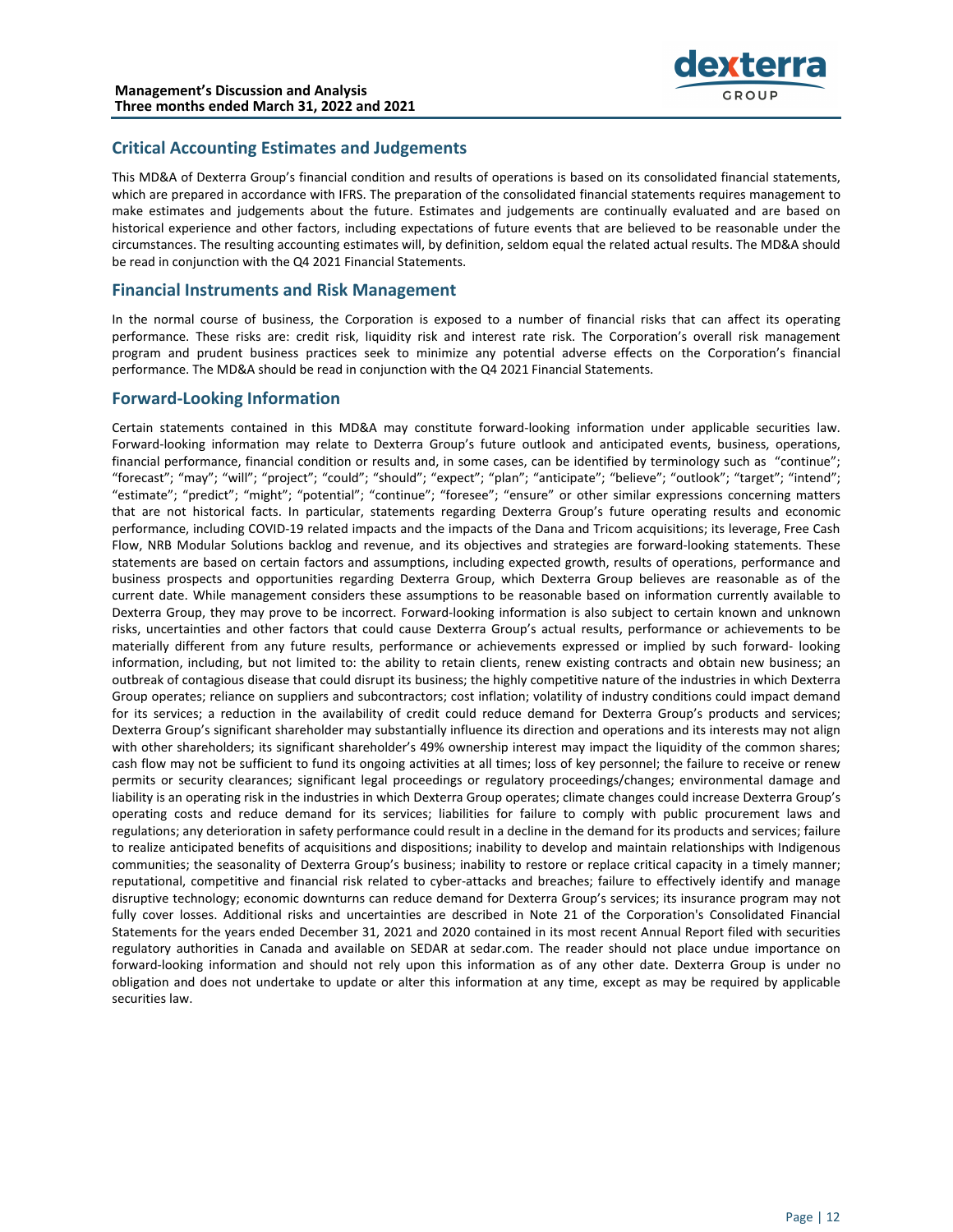|                                                                           |      |                   |              | dexterra             |
|---------------------------------------------------------------------------|------|-------------------|--------------|----------------------|
| <b>Condensed consolidated statement of financial position (Unaudited)</b> |      |                   | <b>GROUP</b> |                      |
| (000's)                                                                   | Note | March 31,<br>2022 |              | December 31,<br>2021 |
| <b>Assets</b>                                                             |      |                   |              |                      |
| <b>Current assets</b>                                                     |      |                   |              |                      |
| Trade and other receivables                                               | 5    | \$<br>220,618     | \$           | 184,776              |
| Inventories                                                               | 6    | 20,929            |              | 16,998               |
| Prepaid expenses and other                                                |      | 5,526             |              | 4,948                |
| Income tax receivable                                                     |      | 2,452             |              | 2,213                |
| <b>Total current assets</b>                                               |      | 249,525           |              | 208,935              |
| <b>Non-current assets</b>                                                 |      |                   |              |                      |
| Property, plant and equipment                                             | 7    | 163,462           |              | 161,981              |
| Right-of-use assets                                                       | 8    | 19,768            |              | 22,057               |
| Intangible assets                                                         | 9    | 38,559            |              | 21,777               |
| Goodwill                                                                  | 9    | 128,451           |              | 98,640               |
| Other assets                                                              | 10   | 18,948            |              | 18,158               |
| Total non-current assets                                                  |      | 369,188           |              | 322,613              |
| <b>Total assets</b>                                                       |      | \$<br>618,713     | \$           | 531,548              |
| <b>Liabilities</b>                                                        |      |                   |              |                      |
| <b>Current liabilities</b>                                                |      |                   |              |                      |
| Trade and other payables                                                  |      | \$<br>140,461     | \$           | 121,868              |
| Deferred revenue                                                          |      | 5,722             |              | 1,946                |
| Asset retirement obligations                                              | 12   | 5,736             |              | 5,277                |
| Lease liabilities                                                         | 8    | 6,262             |              | 7,346                |
| <b>Total current liabilities</b>                                          |      | 158,181           |              | 136,437              |
| <b>Non-current liabilities</b>                                            |      |                   |              |                      |
| Lease liabilities                                                         | 8    | 16,637            |              | 17,722               |
| Contingent consideration                                                  |      | 1,142             |              | 1,142                |
| Asset retirement obligations                                              | 12   | 6,786             |              | 5,283                |
| Loans and borrowings                                                      | 11   | 130,678           |              | 65,320               |
| Other long term liabilities                                               | 4,13 | 3,197             |              | 769                  |
| Deferred income tax liabilities                                           |      | 2,036             |              | 527                  |
| Non-current liabilities                                                   |      | 160,476           |              | 90,763               |
| <b>Total liabilities</b>                                                  |      | 318,657           |              | 227,200              |
|                                                                           |      |                   |              |                      |
| <b>Shareholders' Equity</b>                                               |      |                   |              |                      |
| Share capital                                                             | 13   | 233,648           |              | 233,541              |
| Contributed surplus                                                       |      | 1,445             |              | 1,199                |
| Retained earnings                                                         |      | 64,830            |              | 69,639               |
| Non-controlling interest                                                  |      | 133               |              | (31)                 |
| Total shareholders' equity                                                |      | 300,056           |              | 304,348              |
| Total liabilities and shareholders' equity                                |      | \$<br>618,713     | \$           | 531,548              |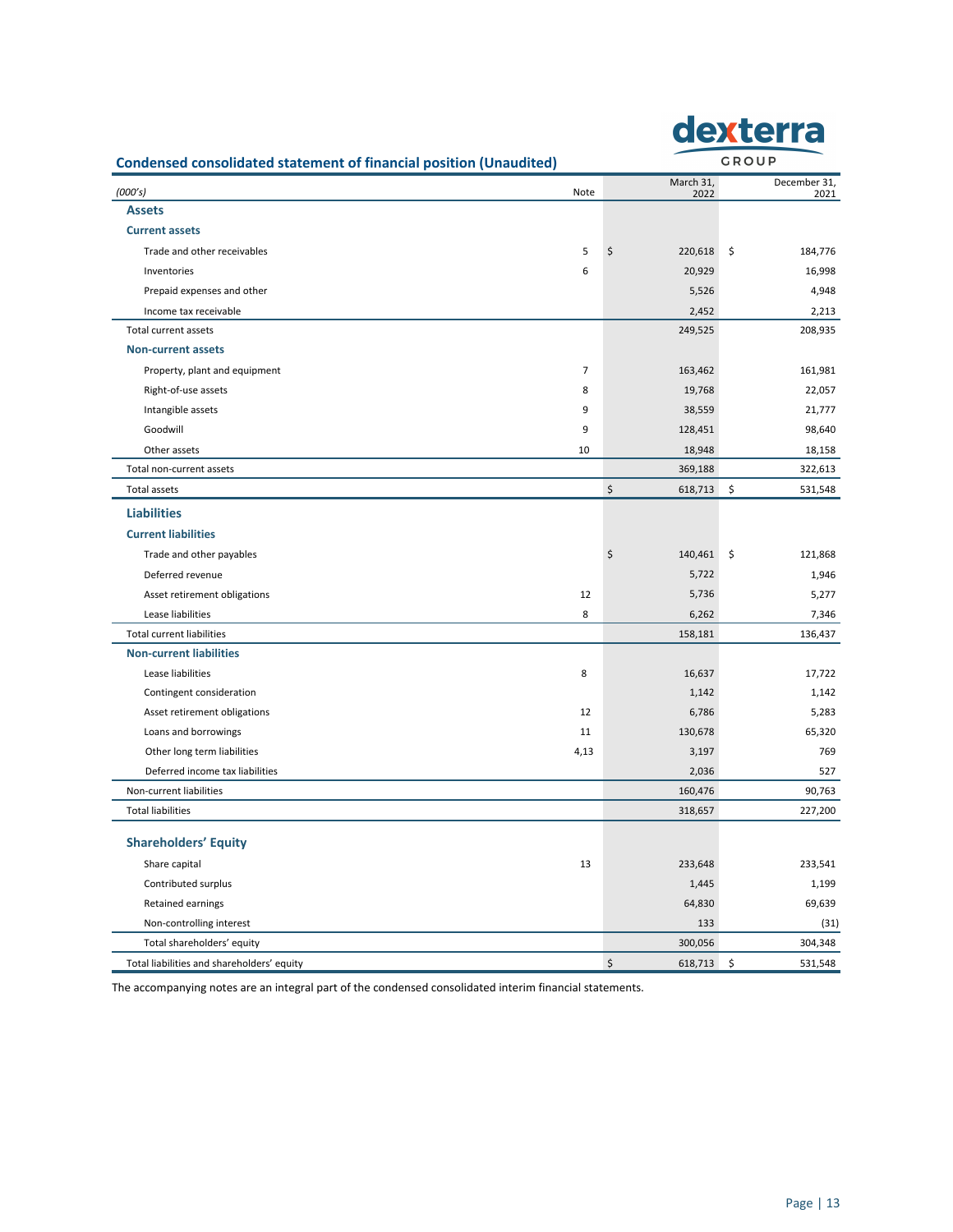| exterr |
|--------|
| GROUP  |

# **Condensed consolidated statement of comprehensive income (Unaudited)**

|                                                          |      |                       | Three months ended March 31, |
|----------------------------------------------------------|------|-----------------------|------------------------------|
| (000's except per share amounts)                         | Note | 2022                  | 2021                         |
| <b>Revenue</b>                                           |      |                       |                              |
| Revenue from operations                                  |      | \$<br>223,960         | \$<br>155,404                |
|                                                          |      |                       |                              |
| <b>Operating expenses</b>                                |      |                       |                              |
| Direct costs                                             | 14   | 200,735               | 130,310                      |
| Selling, general and administrative expenses             | 15   | 9,929                 | 8,176                        |
| Depreciation                                             | 7,8  | 8,888                 | 9,245                        |
| Amortization of intangible assets                        | 9    | 1,456                 | 823                          |
| Share based compensation                                 | 13   | 539                   | 593                          |
| Loss (gain) on disposal of property, plant and equipment |      | (3)                   | 161                          |
| Operating income                                         |      | 2,416                 | 6,096                        |
| Finance costs                                            |      | 1,443                 | 1,304                        |
| Earnings from equity investments                         |      | (475)                 | (752)                        |
| Earnings before income taxes                             |      | 1,448                 | 5,544                        |
|                                                          |      |                       |                              |
| <b>Income tax</b>                                        |      |                       |                              |
| Income tax expense                                       | 16   | 390                   | 1,070                        |
| Net earnings                                             |      | \$<br>1,058           | \$<br>4,474                  |
|                                                          |      |                       |                              |
| <b>Net Earnings Attributable to:</b>                     |      |                       |                              |
| Shareholders                                             |      | \$<br>894             | \$<br>4,277                  |
| Non-controlling interest                                 |      | $\zeta$<br>164        | \$<br>197                    |
|                                                          |      |                       |                              |
| <b>Earnings per common share:</b>                        |      |                       |                              |
| Net earnings per share, basic                            | 18   | $\ddot{\phi}$<br>0.01 | \$<br>0.07                   |
| Net earnings per share, diluted                          | 18   | \$<br>0.01            | $\ddot{\mathsf{s}}$<br>0.07  |
|                                                          |      |                       |                              |
| Weighted average common shares outstanding:              |      |                       |                              |
| Basic                                                    | 18   | 65,156                | 64,914                       |
| Diluted                                                  | 18   | 65,577                | 65,272                       |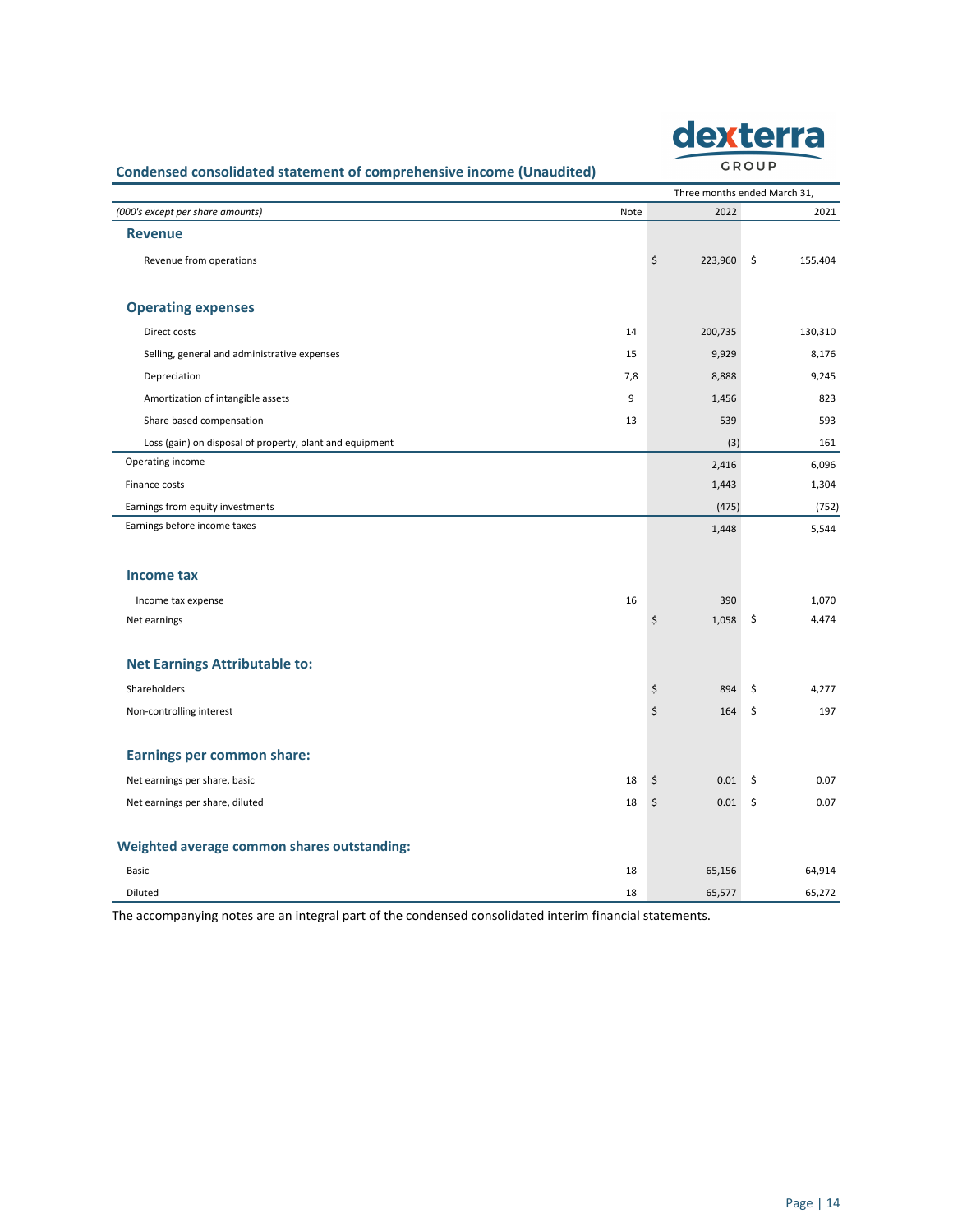

## **Condensed consolidated statement of changes in equity (Unaudited)**

| (000's)                         | Note | Share capital<br>- Number of<br>Shares |    | Share capital | Contributed<br>surplus | Retained<br>earnings | Non-<br>controlling<br>interest | Total   |
|---------------------------------|------|----------------------------------------|----|---------------|------------------------|----------------------|---------------------------------|---------|
| Balance as at December 31, 2020 |      | 64,869                                 | Ŝ  | 232,348 \$    | $354 \text{ }$         | 66,451 \$            | $1,823$ \$                      | 300,976 |
| <b>Dividends</b>                | 19   |                                        |    |               | -                      | (4,880)              | (40)                            | (4,920) |
| Exercise of stock options       |      | 200                                    |    | 852           | (242)                  |                      | -                               | 610     |
| Share based compensation        |      | –                                      |    |               | 444                    | -                    | -                               | 444     |
| Net income                      |      |                                        |    |               | -                      | 4,277                | 197                             | 4,474   |
| Balance as at March 31, 2021    |      | 65,069                                 | \$ | 233,200 \$    | 556 \$                 | 65,848 \$            | $1,980$ \$                      | 301,584 |
|                                 |      |                                        |    |               |                        |                      |                                 |         |
| Balance as at December 31, 2021 |      | $65,151$ \$                            |    | 233,541 \$    | $1,199$ \$             | 69,639 \$            | $(31)$ \$                       | 304,348 |
| <b>Dividends</b>                | 19   |                                        |    |               | –                      | (5,703)              | –                               | (5,703) |
| Exercise of stock options       | 13   | 24                                     |    | 107           | (28)                   |                      | -                               | 79      |
| Share based compensation        | 13   |                                        |    |               | 274                    |                      | -                               | 274     |
| Net income                      |      |                                        |    |               |                        | 894                  | 164                             | 1,058   |
| Balance as at March 31, 2022    |      | $65,175$ \$                            |    | 233,648 \$    | $1,445$ \$             | $64,830$ \$          | 133 <sup>5</sup>                | 300,056 |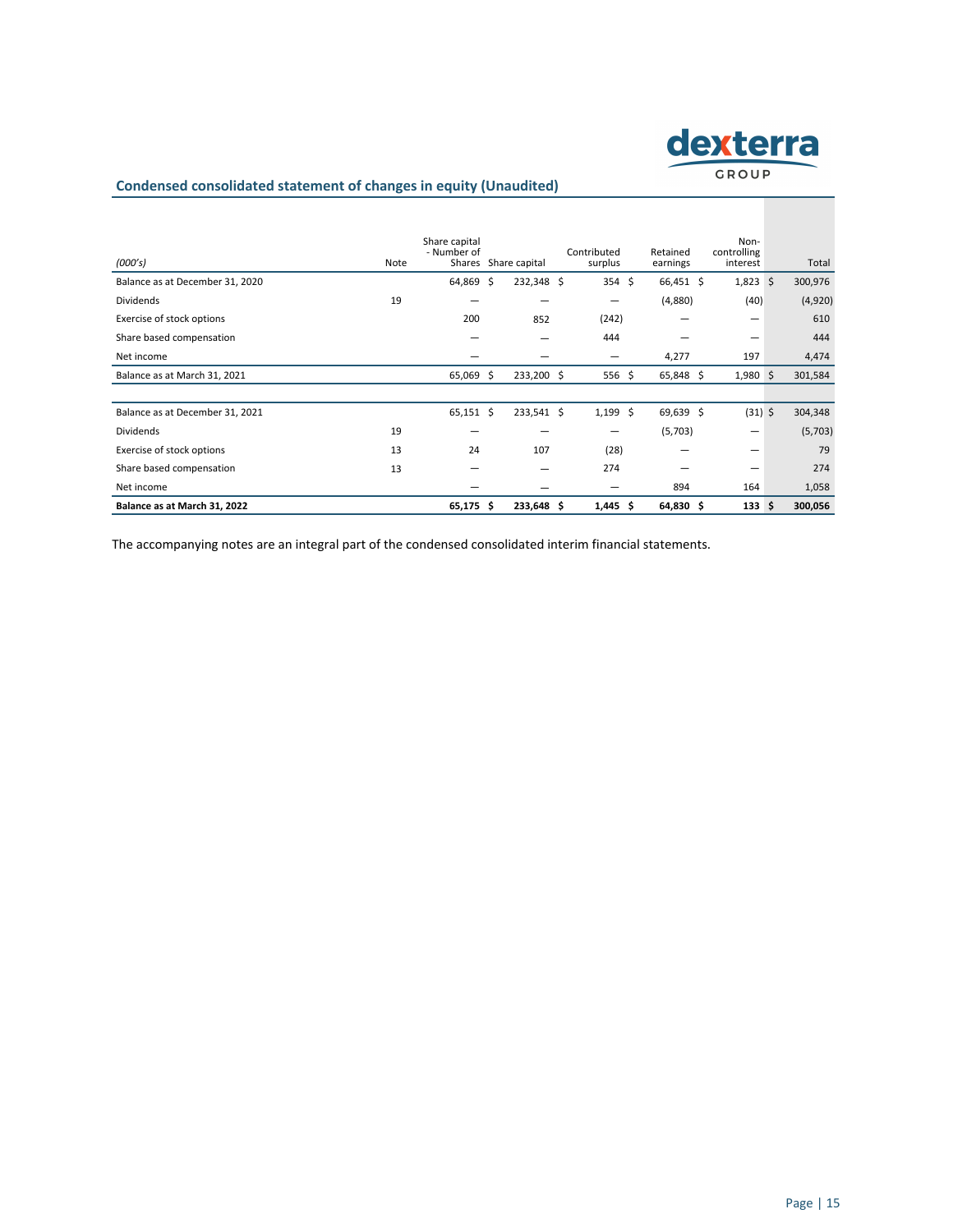

# Condensed consolidated statement of cash flows (Unaudited)

| Three months ended March 31,                                |                |                         |             |  |  |  |
|-------------------------------------------------------------|----------------|-------------------------|-------------|--|--|--|
| (000's)                                                     | Note           | 2022                    | 2021        |  |  |  |
| Cash provided by (used in):                                 |                |                         |             |  |  |  |
| <b>Operating activities:</b>                                |                |                         |             |  |  |  |
| Net earnings                                                |                | \$<br>1,058             | \$<br>4,474 |  |  |  |
| Adjustments for:                                            |                |                         |             |  |  |  |
| Depreciation                                                | 7,8            | 8,888                   | 9,245       |  |  |  |
| Amortization of intangible assets                           | 9              | 1,456                   | 823         |  |  |  |
| Share based compensation                                    | 13             | 539                     | 593         |  |  |  |
| Loss (gain) on disposal of property, plant and equipment    |                | (3)                     | 161         |  |  |  |
| Book value of used fleet transferred to inventory upon sale | $\overline{7}$ | 1,040                   | 1,634       |  |  |  |
| Transferred from inventory to rental fleet                  | $\overline{7}$ | (2,849)                 |             |  |  |  |
| Earnings on equity investments                              |                | (475)                   | (752)       |  |  |  |
| Asset retirement obligation settled                         | 12             |                         | (336)       |  |  |  |
| Finance costs                                               |                | 1,443                   | 1,304       |  |  |  |
| Income tax expense                                          | 16             | 390                     | 1,070       |  |  |  |
| Changes in non-cash working capital                         | 17             | (18, 870)               | 3,179       |  |  |  |
| Income taxes paid                                           | 16             | (365)                   | (3,530)     |  |  |  |
| Net cash flows from (used in) operating activities          |                | (7, 748)                | 17,865      |  |  |  |
|                                                             |                |                         |             |  |  |  |
| <b>Investing activities:</b>                                |                |                         |             |  |  |  |
| Purchase of property, plant and equipment                   | 7              | (1,202)                 | (1, 711)    |  |  |  |
| Purchase of intangible assets                               | 9              | (4)                     | (705)       |  |  |  |
| Acquisition of Dana                                         | 4              | (30,024)                |             |  |  |  |
| <b>Acquisition of Tricom</b>                                | 4              | (17, 136)               |             |  |  |  |
| Capital contribution for equity investments                 |                | (472)                   | (202)       |  |  |  |
| Proceeds on sale of property, plant and equipment           |                |                         | 27          |  |  |  |
| Net cash flows used in investing activities                 |                | (48, 838)               | (2, 591)    |  |  |  |
|                                                             |                |                         |             |  |  |  |
| <b>Financing activities:</b>                                |                |                         |             |  |  |  |
| Issuance of common shares                                   | 13             | 79                      | 610         |  |  |  |
| Payments for lease liabilities                              |                | (1,797)                 | (3, 165)    |  |  |  |
| Advances (repayments) on loans and borrowings               | 11             | 65,250                  | (6,616)     |  |  |  |
| Finance costs paid                                          |                | (1, 245)                | (1, 198)    |  |  |  |
| Dividends paid to non-controlling interest                  |                |                         | (40)        |  |  |  |
| Dividends paid to shareholders                              | 19             | (5,701)                 | (4,865)     |  |  |  |
| Net cash flows from (used in) financing activities          |                | 56,586                  | (15, 274)   |  |  |  |
| Change in cash position                                     |                |                         |             |  |  |  |
| Cash, beginning of period                                   |                |                         |             |  |  |  |
| Cash, end of period                                         |                | \$<br>$\qquad \qquad -$ | \$          |  |  |  |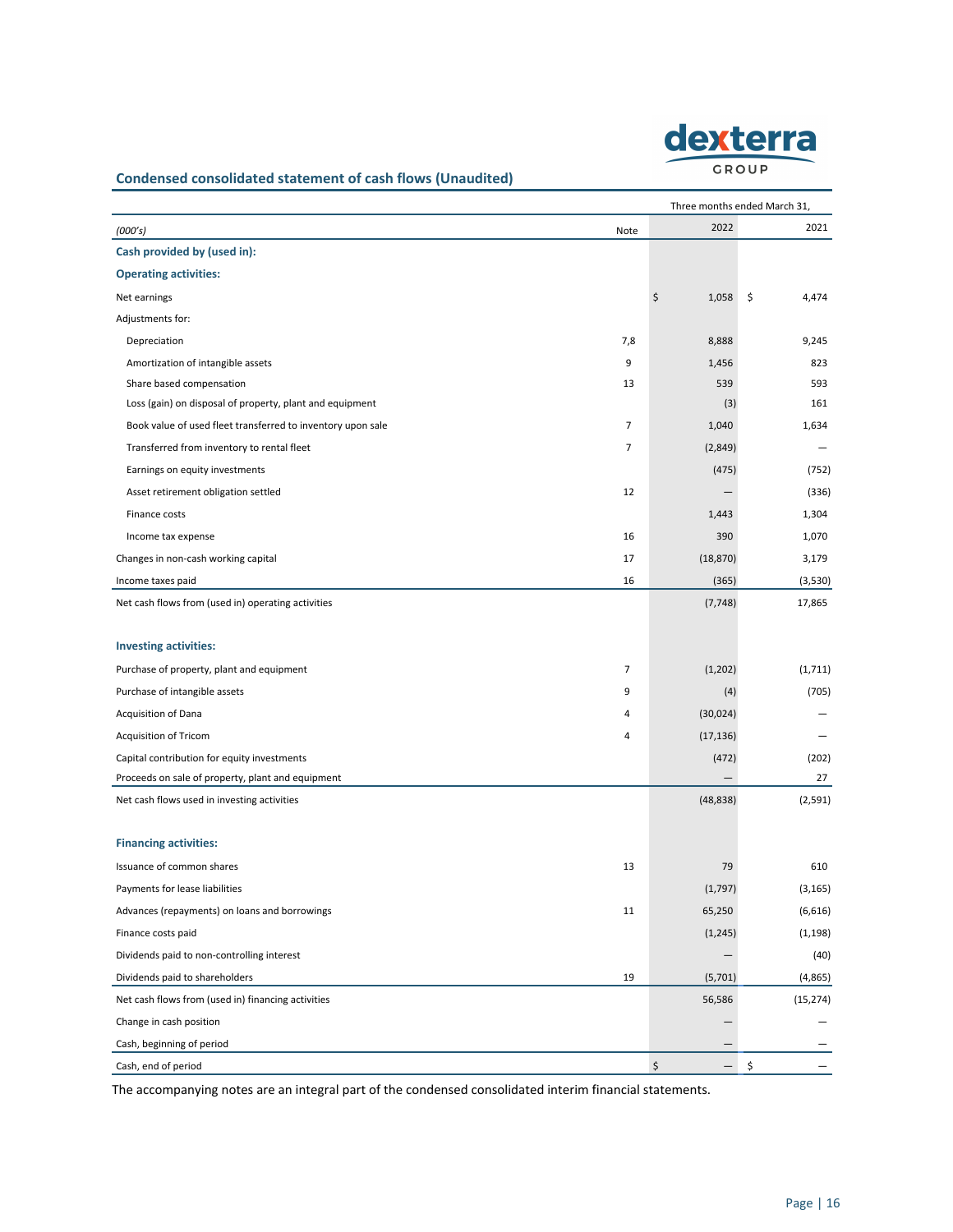

### **1. Reporting entity**

Dexterra Group Inc. ("Dexterra Group" or the "Corporation") is a corporation registered and domiciled in Canada and its common shares are listed on the Toronto Stock Exchange ("TSX") under the symbol DXT. Dexterra Group is a diversified support services organization delivering quality solutions for the creation, management, and operation of infrastructure across Canada. Our Integrated Facilities Management ("IFM") business delivers a suite of operation and maintenance solutions for built assets and infrastructure in the public and private sectors, including aviation, defence, education, rail, healthcare, and leisure. Our Workforce Accommodations, Forestry and Energy Services ("WAFES") business provides a full range of workforce accommodations solutions, forestry services and access solutions to clients in the energy, mining, forestry and construction sectors among others. Our Modular Solutions business integrates modern design concepts with off-site manufacturing processes to produce high-quality building solutions for rapid affordable housing, commercial, residential and industrial clients.

On January 1, 2022, Dexterra Group acquired 100% of privately owned Canadian food services company FCPI Dana Investments Inc. ("Dana") for \$31.5 million. This acquisition expands the Corporation's existing culinary services into education, entertainment, healthcare, and leisure activities and will be reported as part of the IFM segment.

On January 31, 2022, Dexterra Group acquired the assets of the privately owned TRICOM Facility Services group of companies ("Tricom") for a purchase price of \$19 million. The acquired assets are held in Dexterra Group Inc. and in Dexterra Services LLC ("Dexterra USA") which was incorporated for the acquisition of Tricom's US operations. Tricom delivers contract janitorial and associated building maintenance services and supplies custodial equipment and consumables to clients in major centres across Canada and in the United States. Tricom will be reported as part of the IFM segment.

### **2. Statement of compliance**

These financial statements have been prepared in accordance with IAS 34, "Interim Financial Reporting" as issued by the International Accounting Standards Board ("IASB") and using the accounting policies the Corporation adopted in its consolidated financial statements for the year ended December 31, 2021. The condensed consolidated interim financial statements do not include all of the information required for annual financial statements. These financial statements were approved by the board of directors of Dexterra Group on May 10, 2022.

### **3. Basis of Preparation**

The basis of preparation, and accounting policies and methods of their application in these condensed consolidated interim financial statements, including comparatives, are consistent with those used in Dexterra Group's audited annual consolidated financial statements for the year ended December 31, 2021, and should be read in conjunction with those annual consolidated financial statements. The Corporation's functional currency, and the preparation currency of the condensed consolidated interim financial statements is the Canadian dollar.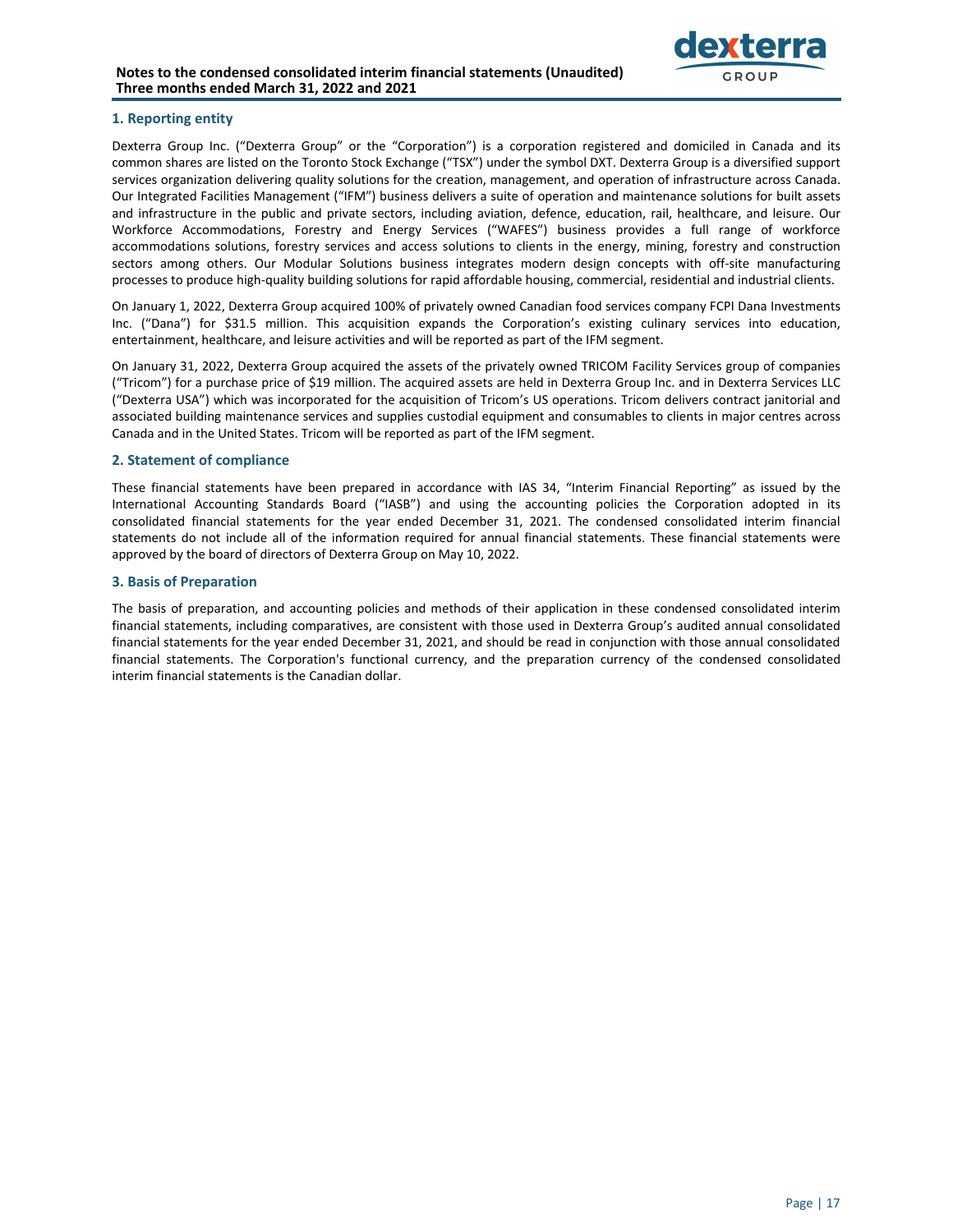

### **4. Business Combinations**

Acquisitions are accounted for using the acquisition method whereby the assets acquired, and the liabilities assumed were recorded at their fair values with the surplus of the aggregate consideration relative to the fair value of the identifiable net assets recorded as goodwill. The results of operations are included in the Corporation's consolidated financial statements from the respective dates of acquisition.

On January 1, 2022, Dexterra Group acquired 100% of the issued and outstanding shares of FCPI Dana Investments Inc., the General Partner and sole owner of Dana Hospitality Limited Partnership and Marek Hospitality Inc. for total cash consideration in the amount of \$30.6 million net of working capital adjustments. This acquisition expands the existing culinary services of the Corporation in its IFM segment.

On January 31, 2022, Dexterra Group acquired the business and certain assets of Tricom Building Maintenance, Tricom Service Corp., and Kwik Supply Inc. for total consideration of \$19.1 million. The acquisition increases the scale of the existing IFM business and provides access to new market sectors.

From the date of acquisition to March 31, 2022, the acquired operations contributed \$25.2 million of revenue and \$0.3 million of earnings before tax to the Corporation. If both business combinations had been completed on January 1, 2022, the revenue and income before income tax for the three-month period ending March 31, 2022, would have been approximately \$27.4 million and \$0.8 million, respectively.

The Corporation incurred costs related to the acquisitions of \$0.8 million relating to legal, restructuring, due diligence and external advisory fees. As of December 31, 2021, \$0.2 million of these costs were included in selling, general & administrative expenses on the consolidated statement of comprehensive income with the remaining costs incurred in the period ended March 31, 2022.

As at March 31, 2022, the Corporation has not finalized the purchase price equations.

#### **(a) Dana**

The following summarizes the assets acquired and liabilities assumed:

| <b>Consideration:</b>                                  | (000's)        |
|--------------------------------------------------------|----------------|
| Cash consideration                                     | \$<br>30,580   |
|                                                        |                |
| Fair value of assets acquired and liabilities assumed: |                |
| Cash                                                   | $\zeta$<br>556 |
| Trade & other receivables                              | 7,318          |
| Inventories                                            | 1,396          |
| Prepaid expenses and other                             | 271            |
| Property, plant and equipment                          | 2,635          |
| Right-of-use assets                                    | 236            |
| Trade and other payables                               | (9,964)        |
| Lease liabilities                                      | (236)          |
| Deferred income tax liabilities                        | (1, 245)       |
| <b>Tangible Net Assets</b>                             | \$<br>967      |
| <b>Customer Relationships</b>                          | 12,000         |
| <b>Trade Names</b>                                     | 750            |
| Goodwill                                               | 16,863         |
| <b>Total Identifiable Net Assets</b>                   | \$<br>30,580   |

The primary factors that contributed to the residual purchase price allocation and resulted in the recognition of goodwill are: the assembled workforce of Dana, cross selling growth opportunities with existing customers, and the increased additive service offerings to existing customers. The goodwill recognized is not deductible for income tax purposes.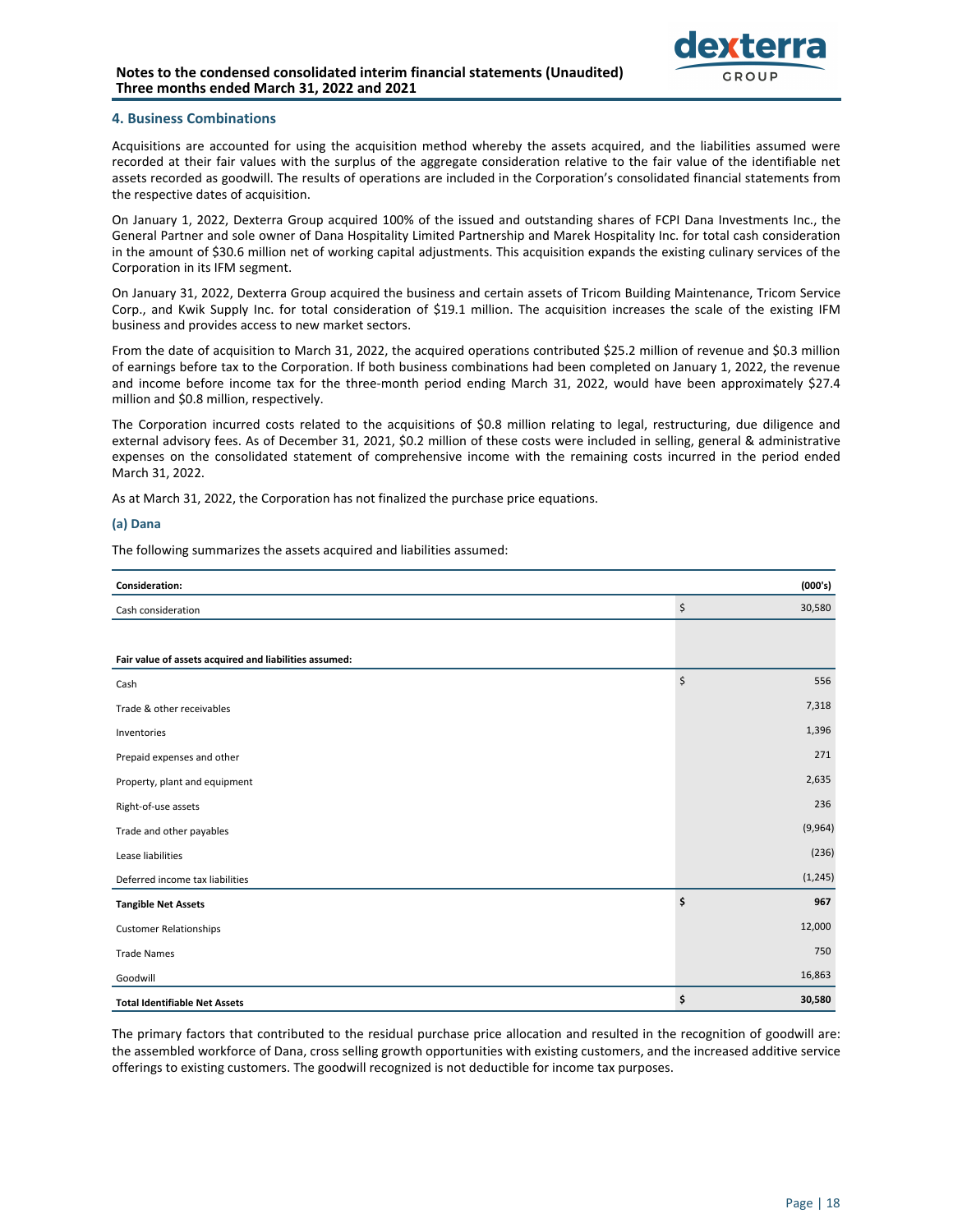#### **(b) Tricom**

The following summarizes the assets acquired and liabilities assumed:

| Consideration:                                         | (000's)      |
|--------------------------------------------------------|--------------|
| Cash consideration                                     | \$<br>17,136 |
| Holdback payable                                       | 2,000        |
| Total consideration                                    | \$<br>19,136 |
|                                                        |              |
| Fair value of assets acquired and liabilities assumed: |              |
| Inventories                                            | \$<br>174    |
| Property, plant and equipment                          | 313          |
| Other                                                  | 163          |
| Right-of-use assets                                    | 275          |
| Lease liabilities                                      | (275)        |
| Tangible net assets                                    | \$<br>650    |
| <b>Customer Relationships</b>                          | 5,500        |
| Goodwill                                               | 12,986       |
| Total identifiable net assets                          | \$<br>19,136 |

The primary factors that contributed to the residual purchase price allocation and resulted in the recognition of goodwill and intangible assets are: the existing client contracts; access to growth opportunities with existing customers; and the combined strategic value to the Corporations growth plan.

The acquisition also includes a performance-based incentive payment (the "Earn-out") to a maximum of \$5 million which is based upon the actual results over two years, ending January 31, 2024, and continuing employment of certain key employees. This Earn-out will be recorded in the consolidated statement of comprehensive income as an expense as incurred. For the period ended March 31, 2022, the Corporation recorded \$0.2 million in Earn-out expense and this amount is included in the other long term liabilities.

In addition, the acquisition includes a holdback that will be released to the previous owners eighteen months after the closing date of the transaction less any amounts paid. As at March 31, 2022, the amount of \$2.0 million has been included in the other long term liabilities on the statement of financial position.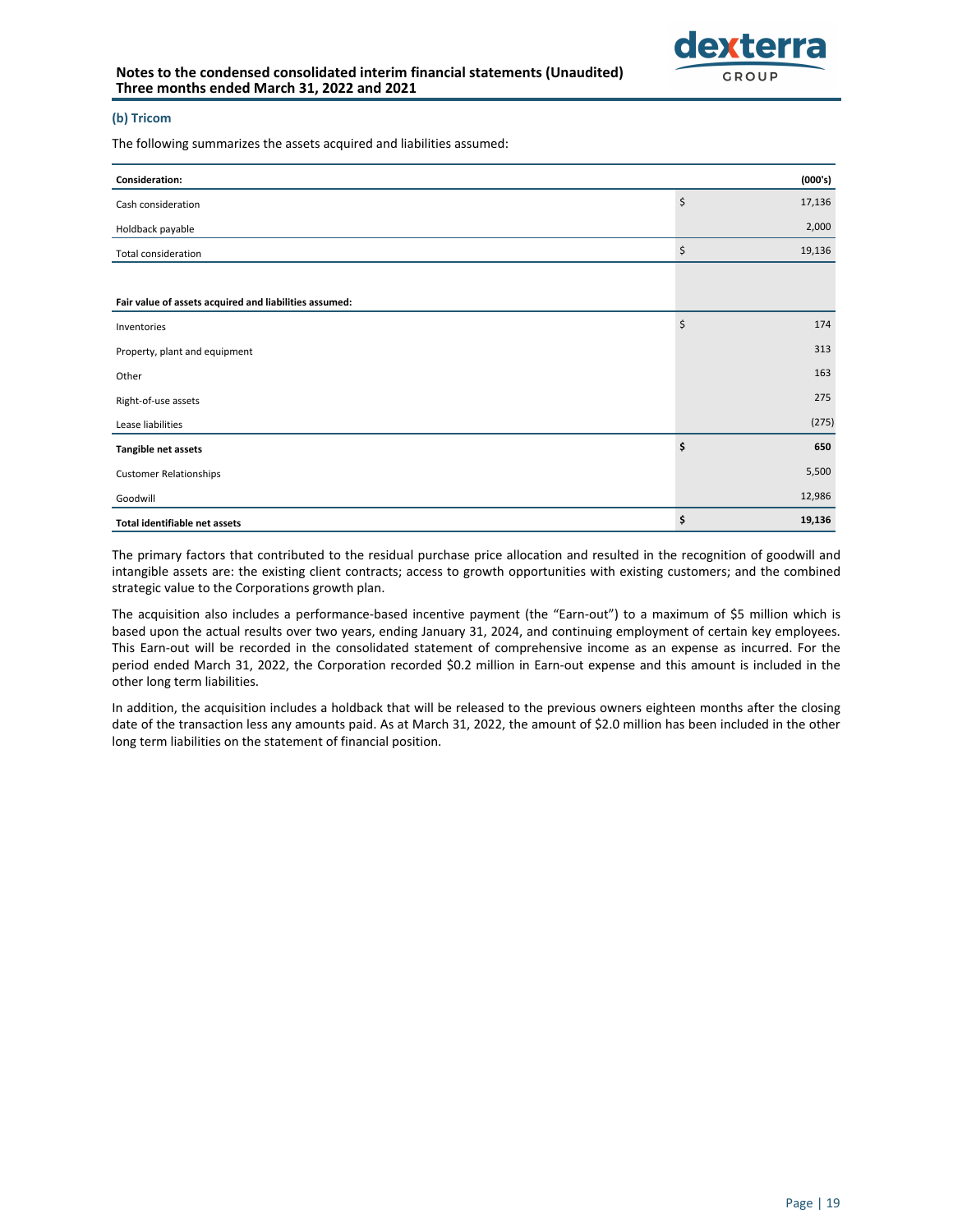

### **5. Trade and other receivables**

| (000's)                              | March 31, 2022   | December 31, 2021 |
|--------------------------------------|------------------|-------------------|
| Trade receivables                    | \$<br>132,433 \$ | 115,265           |
| Modular holdbacks receivables        | 10,912           | 10,297            |
| Deferred trade receivables           | 14,476           | 12,428            |
| Total trade and modular receivables  | \$<br>157,821 \$ | 137,990           |
|                                      |                  |                   |
| Accrued trade receivables            | 52,182           | 43,504            |
| Other receivables                    | 11,797           | 4,460             |
| Allowance for expected credit losses | (1, 182)         | (1, 178)          |
| Total                                | 220,618 \$       | 184,776           |

Modular holdback receivables and deferred trade receivables of \$25.4 million (December 31, 2021 - \$22.7 million) represent amounts billed on contracts which are not due until the contract work is substantially complete and any lien period has expired. All Modular holdback receivables and deferred trade receivables are expected to be collected within 12 months.

### **6. Inventories**

| (000's)                     | March 31, 2022 | December 31, 2021 |
|-----------------------------|----------------|-------------------|
| Raw materials               | $11,923$ \$    | 7,463             |
| Modular work-in-progress    | 3,555          | 3,444             |
| Finished goods and supplies | 5,451          | 6,091             |
| Inventories                 | 20,929 \$      | 16,998            |

## **7. Property, plant and equipment**

| <b>Carrying Amounts</b><br>(000's)     | Camp<br>equipment<br>& mats | Land & buildings | Automotive &<br>trucking<br>equipment other equipment | Manufacturing & | Total    |
|----------------------------------------|-----------------------------|------------------|-------------------------------------------------------|-----------------|----------|
| Cost                                   |                             |                  |                                                       |                 |          |
| December 31, 2021                      | \$<br>145,713 \$            | 29,603 \$        | 17,701 \$                                             | $9,336$ \$      | 202,353  |
| Additions                              | 539                         | 246              | 197                                                   | 220             | 1,202    |
| Acquisition of Dana (Note 4 (a))       |                             | 2,635            |                                                       | —               | 2,635    |
| Acquisition of Tricom (Note 4 (b))     |                             |                  | 190                                                   | 123             | 313      |
| Asset retirement obligations (Note 12) | 1,925                       |                  |                                                       | -               | 1,925    |
| Transferred from inventory             | 2,849                       |                  |                                                       | -               | 2,849    |
| Transferred to inventory for sale      | (1, 159)                    |                  |                                                       |                 | (1, 159) |
| <b>Disposals</b>                       | (1, 551)                    |                  | (12)                                                  |                 | (1, 563) |
| March 31, 2022                         | \$<br>148,316 \$            | 32,484 \$        | 18,076 \$                                             | $9,679$ \$      | 208,555  |
|                                        |                             |                  |                                                       |                 |          |
| <b>Accumulated Depreciation</b>        |                             |                  |                                                       |                 |          |
| December 31, 2021                      | \$<br>23,149 \$             | $2,359$ \$       | $9,990$ \$                                            | 4,874 \$        | 40,372   |
| Depreciation                           | 3,475                       | 621              | 1,371                                                 | 917             | 6,384    |
| Transferred to inventory for sale      | (119)                       |                  | -                                                     | -               | (119)    |
| <b>Disposals</b>                       | (1,534)                     |                  | (10)                                                  |                 | (1, 544) |
| March 31, 2022                         | \$<br>24,971 \$             | $2,980$ \$       | $11,351$ \$                                           | $5,791$ \$      | 45,093   |
|                                        |                             |                  |                                                       |                 |          |
| Net book value                         |                             |                  |                                                       |                 |          |
| March 31, 2022                         | \$<br>123,345 \$            | 29,504 \$        | $6,725$ \$                                            | 3,888 \$        | 163,462  |
| December 31, 2021                      | \$<br>122,564 \$            | 27,244 \$        | $7,711$ \$                                            | $4,462$ \$      | 161,981  |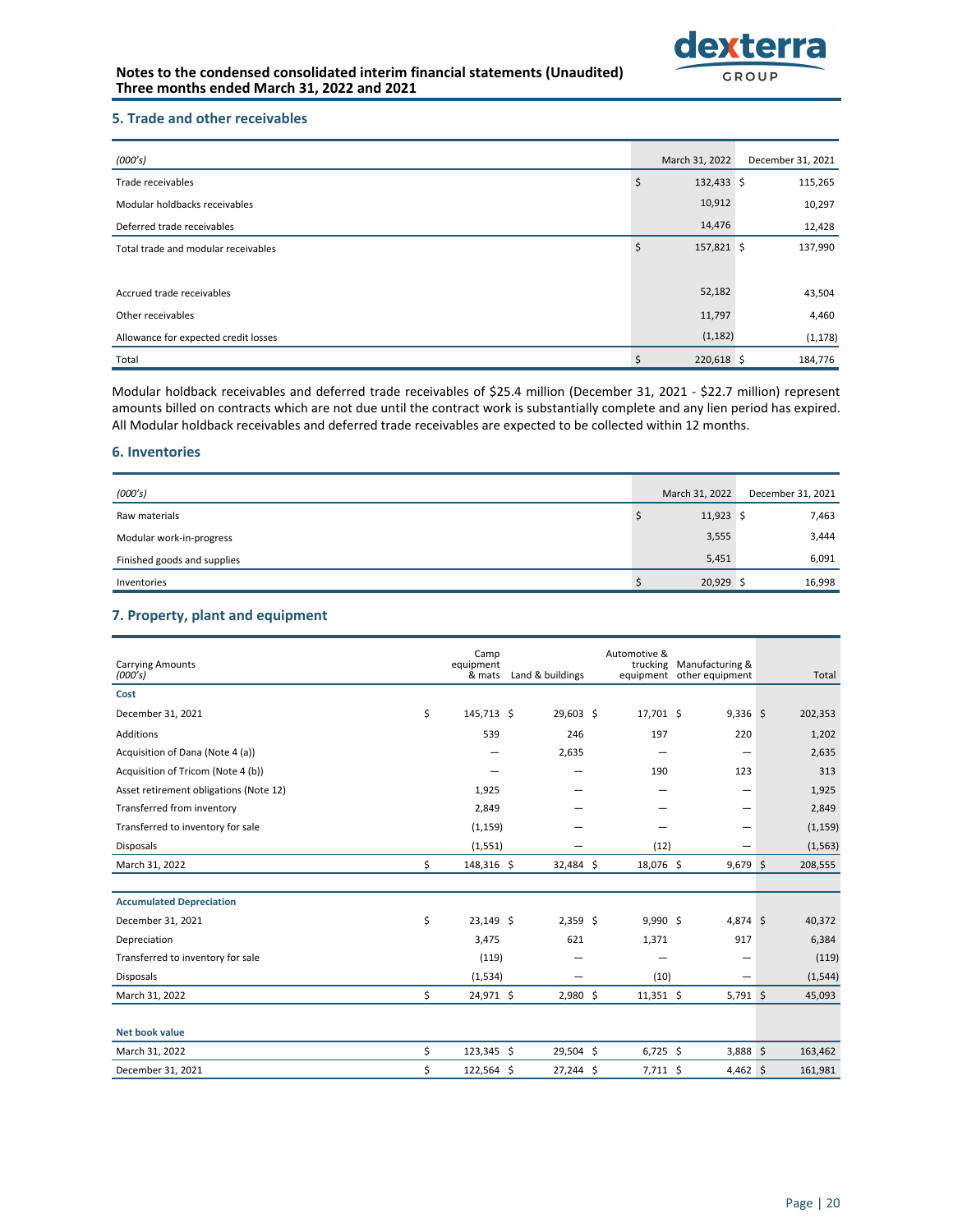

### **8. Leases**

### (i) Right-of-use assets

| (000's)                                                                             | Camp<br>equipment<br>& mats |            | Land & buildings | Automotive &<br>trucking | Manufacturing &<br>equipment other equipment | Total   |
|-------------------------------------------------------------------------------------|-----------------------------|------------|------------------|--------------------------|----------------------------------------------|---------|
| Cost                                                                                |                             |            |                  |                          |                                              |         |
| December 31, 2021                                                                   | \$                          | $5,554$ \$ | 25,926 \$        | $2,701$ \$               | 520 \$                                       | 34,701  |
| Acquisition of Dana (Note 4 (a))                                                    |                             |            | 105              | 131                      |                                              | 236     |
| Acquisition of Tricom (Note 4 (b))                                                  |                             |            | 179              | 96                       |                                              | 275     |
| Additions                                                                           |                             |            | 25               | 318                      |                                              | 343     |
| Disposals                                                                           | (1,718)                     |            | (671)            | (15)                     |                                              | (2,404) |
| March 31, 2022                                                                      | \$                          | 3,836 \$   | 25,564 \$        | $3,231$ \$               | $520$ \$                                     | 33,151  |
| <b>Accumulated Depreciation</b>                                                     |                             |            |                  |                          |                                              |         |
| December 31, 2021                                                                   | \$                          | $2,743$ \$ | $8,436$ \$       | $1,111$ \$               | $354 \;$ \$                                  | 12,644  |
| Depreciation                                                                        |                             | 826        | 1,428            | 208                      | 42                                           | 2,504   |
| <b>Disposals</b>                                                                    | (1,086)                     |            | (671)            | (8)                      |                                              | (1,765) |
| March 31, 2022                                                                      | \$                          | $2,483$ \$ | $9,193$ \$       | $1,311$ \$               | 396 \$                                       | 13,383  |
| <b>Net book value</b>                                                               |                             |            |                  |                          |                                              |         |
| March 31, 2022                                                                      | \$                          | $1,353$ \$ | $16,371 \;$ \$   | $1,920$ \$               | $124 \; \text{S}$                            | 19,768  |
| December 31, 2021                                                                   | \$                          | $2,811$ \$ | 17,490 \$        | $1,590$ \$               | $166 \;$ \$                                  | 22,057  |
| Lease liabilities<br>(ii)                                                           |                             |            |                  |                          |                                              |         |
| Maturity Analysis - contractual undiscounted cash flows                             |                             |            |                  |                          |                                              | (000's) |
| Year 1                                                                              |                             |            |                  |                          | $\zeta$                                      | 7,311   |
| Year 2                                                                              |                             |            |                  |                          |                                              | 4,861   |
| Year 3                                                                              |                             |            |                  |                          |                                              | 3,756   |
| Year 4                                                                              |                             |            |                  |                          |                                              | 3,197   |
| Year 5 and beyond                                                                   |                             |            |                  |                          |                                              | 7,164   |
| Total undiscounted lease payable as at March 31, 2022                               |                             |            |                  |                          | \$                                           | 26,289  |
| Lease liabilities included in the statement of financial position at March 31, 2022 |                             |            |                  |                          | \$                                           | 22,899  |
| Current                                                                             |                             |            |                  |                          |                                              | 6,262   |

At March 31, 2022, the Corporation has not sub-leased any right-of-use assets. There were no restrictions or covenants imposed by leases of a material nature and there were no sale and leaseback transactions.

Non-current  $16,637$ 

The amount of lease interest expense recognized during the three months ended March 31, 2022 is \$0.3 million (2021 - \$0.3 million).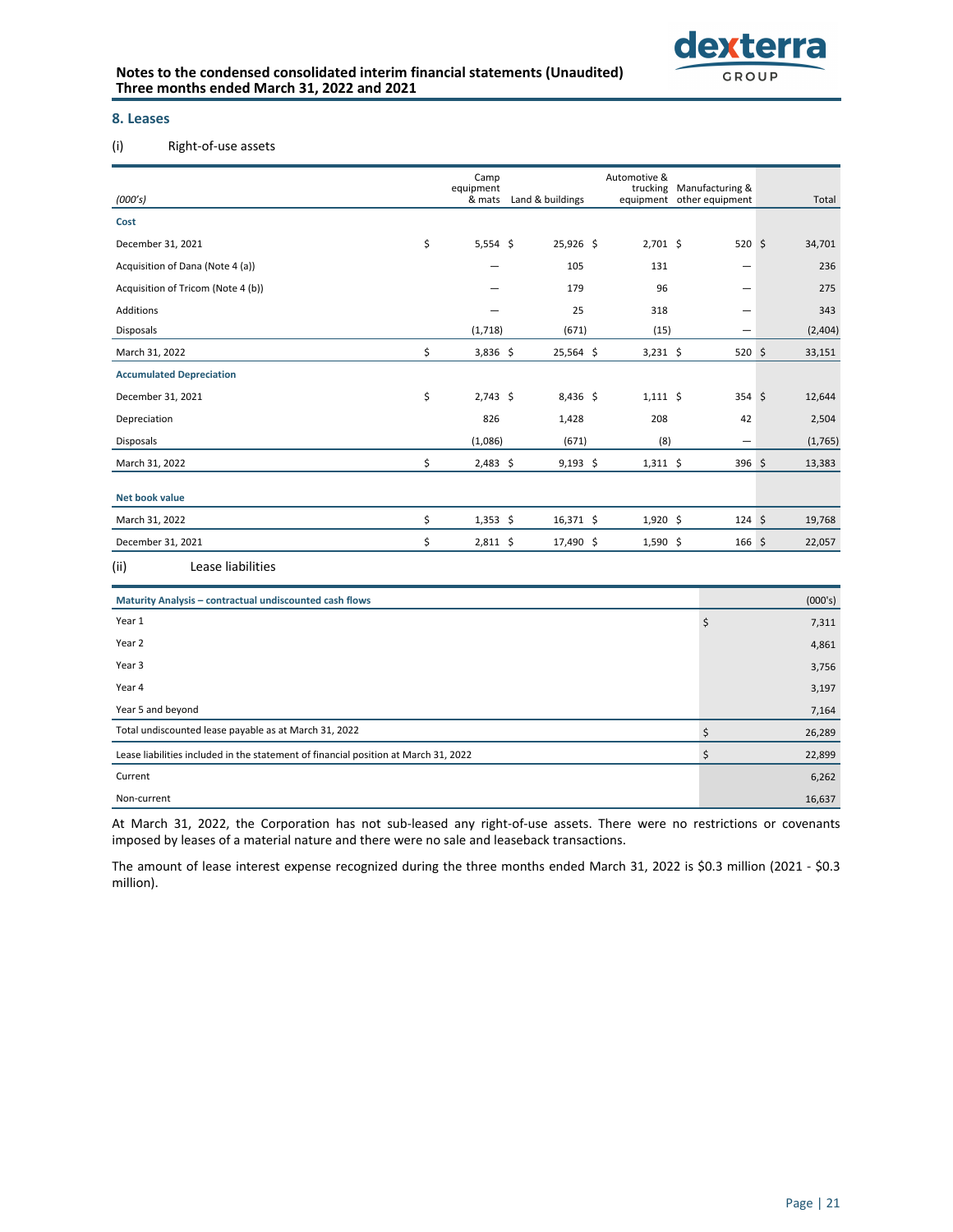

### **9. Intangibles and Goodwill**

Intangible assets at the consolidated statement of financial position date are as follows:

| (000's)                                     | <b>Trade Names</b> | Customer<br>Relationships | Computer software<br>and other | Total  |
|---------------------------------------------|--------------------|---------------------------|--------------------------------|--------|
| Cost                                        |                    |                           |                                |        |
| December 31, 2021                           | \$<br>3,800 \$     | $22,483$ \$               | 4,580 \$                       | 30,863 |
| Acquisition of Dana (Note 4(a))             | 750                | 12,000                    | -                              | 12,750 |
| Acquisition of Tricom (Note 4(b))           |                    | 5,500                     |                                | 5,500  |
| Foreign currency translation <sup>(1)</sup> |                    | (16)                      | -                              | (16)   |
| Additions                                   |                    | -                         | 4                              | 4      |
| March 31, 2022                              | \$<br>4,550 \$     | 39,967 \$                 | 4,584 \$                       | 49,101 |
| <b>Accumulated Amortization</b>             |                    |                           |                                |        |
| December 31, 2021                           | \$<br>$1,031$ \$   | 5,760 \$                  | $2,295$ \$                     | 9,086  |
| Amortization                                | 225                | 569                       | 662                            | 1,456  |
| March 31, 2022                              | \$<br>$1,256$ \$   | $6,329$ \$                | $2,957$ \$                     | 10,542 |
| Net book value                              |                    |                           |                                |        |
| March 31, 2022                              | \$<br>$3,294$ \$   | 33,638 \$                 | $1,627$ \$                     | 38,559 |
| December 31, 2021                           | \$<br>$2,769$ \$   | $16,723$ \$               | $2,285$ \$                     | 21,777 |

(1) Foreign currency translation relates to the Tricom assets held in Dexterra Services LLC in the US which has a functional currency of US dollars.

Goodwill at the consolidated statement of financial position date is as follows:

| (000's)                                         | March 31, 2022 | December 31, 2021 |
|-------------------------------------------------|----------------|-------------------|
| Goodwill allocated to:                          |                |                   |
| Integrated Facilities Management <sup>(2)</sup> | 93,866         | 64,055            |
| Workforce Accommodations and Forestry           | 34.585         | 34,585            |
| Balance, end of period                          | 128,451        | 98,640            |

(2) See Note 4 for additions to goodwill of \$29.8 million related to acquisitions completed in 2022.

#### 10. Other assets

Other assets at March 31, 2022 include equity accounted investments in Gitxaala Horizon North Services Limited Partnership ("Gitxaala") and Big Spring Lodging Limited Partnership ("BSL LP"), both joint ventures that are 49% owned by the Corporation with carrying value of \$16.2 million (December 31, 2021 - \$15.2 million) and \$1.8 million (December 31, 2021 - \$1.9 million) respectively. These equity investments represent operations of the WAFES segment and generate earnings from providing workforce accommodations, rentals, and maintenance of relocatable structures. In addition to the equity investments, the other assets include long-term lease receivables of \$0.9 million (December 31, 2021 - \$1.1 million).

### **11. Loans and borrowings**

| (000's)                     | March 31, 2022 | December 31, 2021 |
|-----------------------------|----------------|-------------------|
| Committed credit facility   | 131,719        | 66,469            |
| Unamortized financing costs | (1,041)        | (1, 149)          |
| Total borrowings            | 130,678        | 65,320            |

Effective September 7, 2021, the Corporation reached an agreement with its lenders to amend its credit facility and extend the maturity date to September 7, 2024. The amended credit facility has an available limit of \$200 million plus an uncommitted accordion of \$125 million and is secured by a \$400 million first fixed and floating charge debenture over all assets of the Corporation and its wholly-owned subsidiaries. The interest rate for the credit facility is calculated on a grid pricing structure based on the Corporation's debt to EBITDA ratio. Amounts drawn on the credit facility incur interest at bank prime rate plus 0.50% to 1.75% or the Bankers' Acceptance rate plus 1.50% to 2.75%. The credit facility has a standby fee ranging from 0.30% to 0.55% per annum.

As at March 31, 2022, the Corporation was in compliance with all financial and non-financial covenants related to the credit facility and available borrowing capacity was \$59.2 million (December 2021 - \$124.5 million), after adjusting for \$9.1 million (December 2021 - \$9.1 million) in letters of credit outstanding at March 31, 2022.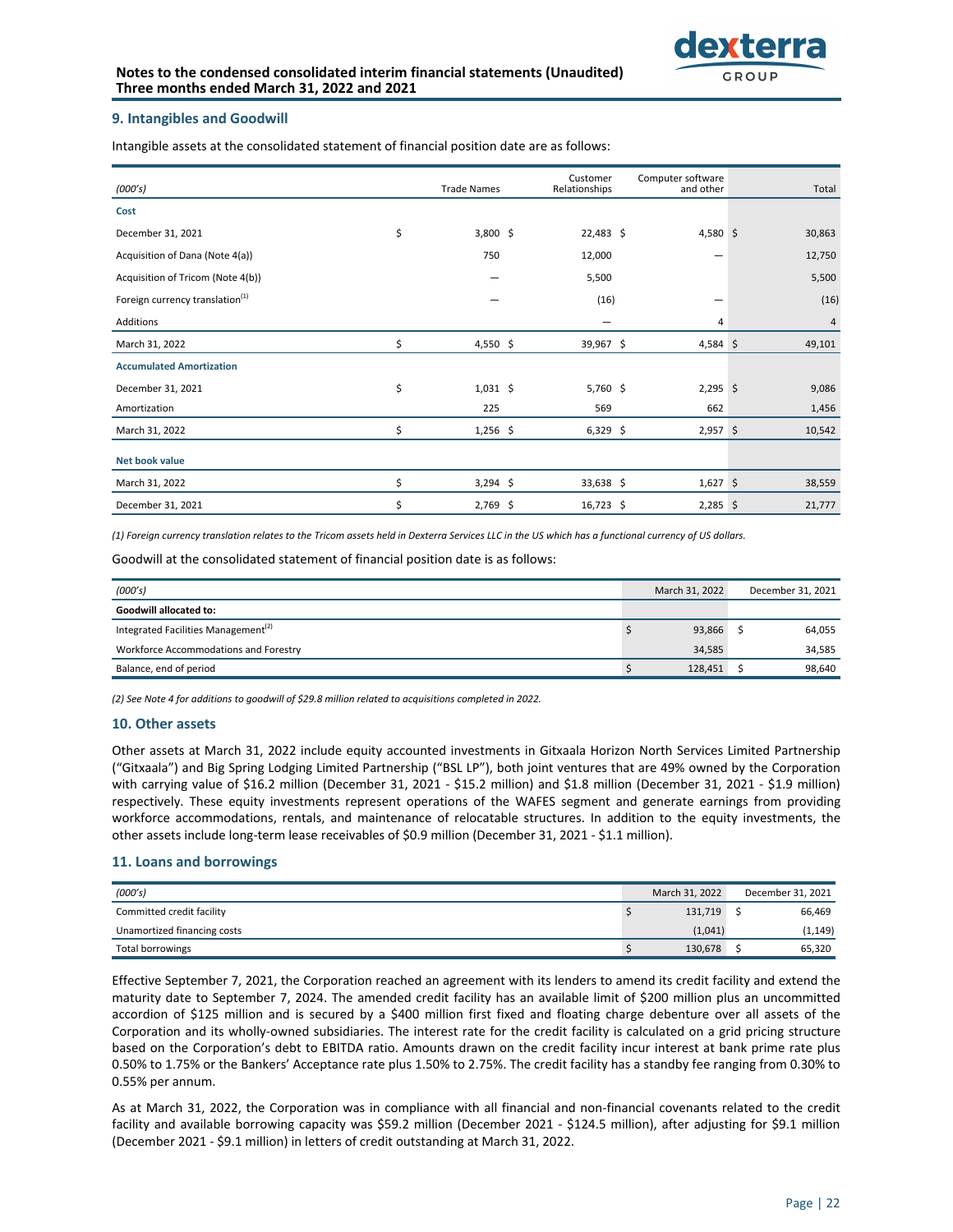

### **12. Asset retirement obligations**

Provisions include constructive site restoration obligations for company owned camp projects to restore lands to previous condition when camp facilities are dismantled and removed.

| (000's)                              | March 31, 2022 | December 31, 2021 |
|--------------------------------------|----------------|-------------------|
| Balance, beginning of period         | $10,560$ \$    | 11,629            |
| Additions                            | 1,608          |                   |
| Asset retirement obligations settled |                | (2,041)           |
| Change in estimate                   | 317            | 914               |
| Accretion of provisions              | 37             | 58                |
| Balance, end of period               | $12,522$ \$    | 10,560            |

The estimated present value of rehabilitating the sites at the end of their useful lives has been estimated using existing technology, adjusted for inflation and discounted using a risk-free rate. The future value amount of \$13.0 million at March 31, 2022 (December 31, 2021 - \$10.7 million) was determined using a risk free interest rate of 2.21% and an inflation rate of 1.87%. The timing of these payments is dependent on various factors, such as the estimated lives of the equipment and industry activity in the region but is anticipated to occur up to 2028.

| (000's)                | March 31, 2022 | December 31, 2021 |
|------------------------|----------------|-------------------|
| Current                | $5,736$ \$     | 5,277             |
| Non-current            | 6,786          | 5,283             |
| Balance, end of period | $12,522$ \$    | 10,560            |

### **13. Share capital**

#### (a) Authorized and issued

The Corporation is authorized to issue an unlimited number of voting common shares without nominal or par value and an unlimited number of preferred shares issuable in series, of which no preferred shares are outstanding. The number of common shares and share capital are presented in the table below:

| (In 000's, other than number of shares) | Total number of<br>shares | Total share capital |
|-----------------------------------------|---------------------------|---------------------|
| Balance, December 31, 2021              | 65,151,083 \$             | 233,541             |
| Options exercised                       | 23.767                    | 107                 |
| Balance, March 31, 2022                 | 65,174,850 \$             | 233,648             |

### (b) Long-term incentive plans

#### (i) Share option plan

|                            | Outstanding options | Weighted average<br>exercise price |
|----------------------------|---------------------|------------------------------------|
| Balance, December 31, 2021 | $1,200,140$ \$      | 4.66                               |
| Granted                    | 516,044             | 8.46                               |
| Exercised                  | (23, 767)           | 3.31                               |
| Forfeited                  | (21, 258)           | 4.87                               |
| Balance, March 31, 2022    | $1,671,159$ \$      | 5.85                               |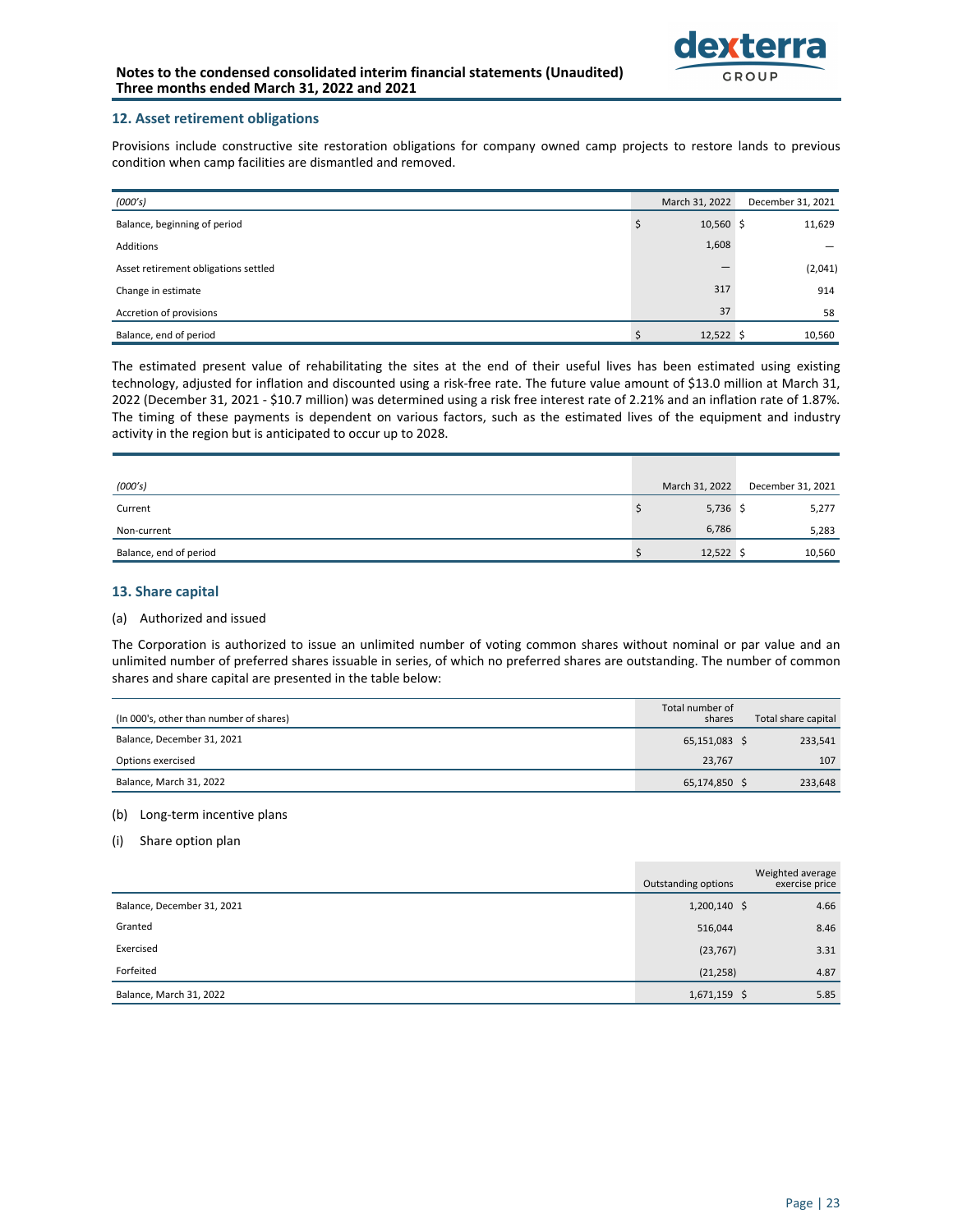

### **Notes to the condensed consolidated interim financial statements (Unaudited)** Three months ended March 31, 2022 and 2021

The exercise prices for options outstanding and exercisable at March 31, 2022 are as follows:

|                          |                |                                                 | Total options outstanding                                     |            | Exercisable options                             |
|--------------------------|----------------|-------------------------------------------------|---------------------------------------------------------------|------------|-------------------------------------------------|
| Exercise price per share | Number         | Weighted average<br>exercise price per<br>share | Weighted average<br>remaining<br>contractual life in<br>years | Number     | Weighted average<br>exercise price per<br>share |
| \$3.05                   | 606,334 \$     | 3.05                                            | 3.2                                                           | 143,008 \$ | 3.05                                            |
| \$6.21 to \$6.53         | 548,781        | 6.48                                            | 3.8                                                           | 185,494    | 6.48                                            |
| \$7.55 to \$8.50         | 516,044        | 8.46                                            | 4.8                                                           |            |                                                 |
|                          | $1,671,159$ \$ | 5.85                                            | 3.9                                                           | 328,502 \$ | 4.99                                            |

The Corporation calculated the fair value of the share options granted using the Black-Scholes pricing model to estimate the fair value of the share options issued at the date of grant. The weighted average fair value of all options granted during the period and the assumptions used in their determination are as follows:

|                         | March 31, 2022 | December 31, 2021 |
|-------------------------|----------------|-------------------|
| Fair value per option   | 2.57           | 2.08<br>-S        |
| Forfeiture rate         | 9.24%          | 10.00 %           |
| Grant price             | 8.45           | 6.49<br>-S        |
| <b>Expected life</b>    | 3.0 years      | 3.0 years         |
| Risk free interest rate | 1.18 %         | 0.25%             |
| Dividend yield rate     | 4.97 %         | 4.62 %            |
| Volatility              | 59.59 %        | 62.92 %           |

Expected volatility is estimated by considering historic average share price volatility. For the three months ended March 31, 2022, share based compensation for share options included in net earnings amounted to \$0.3 million (2021 - \$0.4 million).

(ii) Restricted Share Units ("RSU") and Performance Share Units ("PSU") incentive award plan

(a) RSUs

The Corporation has a RSU Plan whereby RSUs may be granted, subject to certain terms and conditions.

Under the terms of the RSU Plan, the awarded units vest in three equal portions on the first, second and third anniversary from the grant date, and will be settled in cash in the amount equal to the fair market value of the Corporation's share price on that date. All outstanding RSUs have been granted to members of the Board of Directors.

The following table summarizes the RSU's outstanding:

|                                        | Number  |
|----------------------------------------|---------|
| Units outstanding at December 31, 2021 | 28,970  |
| Granted                                | 21,307  |
| Exercised                              | (9,656) |
| Units outstanding at March 31, 2022    | 40,621  |
|                                        |         |

### (b) PSUs

The Corporation has a PSU Plan whereby PSUs may be granted, subject to certain terms and conditions.

Under the terms of the PSU Plan, the awarded units vest on the third anniversary of the grant date according to the vesting criteria, and the vested units will be settled in cash in the amount equal to the fair market value of the Corporation's share price on that date. The vesting criteria is fixed by the Board. Performance Criteria set by the Board at the time of the grant of PSUs, may include i) total shareholder return, including dividends; ii) the participant's satisfactory individual performance; and (iii) any other terms and conditions the Board may in its discretion determine with respect to vesting. The PSUs have been issued to the Corporation's officers and key employees and will be settled in cash upon vesting, if the performance criteria are met.

The following table summarizes the PSU's outstanding:

|                                        | Number    |
|----------------------------------------|-----------|
| Units outstanding at December 31, 2021 | 291,762   |
| Granted                                | 266,604   |
| Forfeited                              | (10, 582) |
| Units outstanding at March 31, 2022    | 547,784   |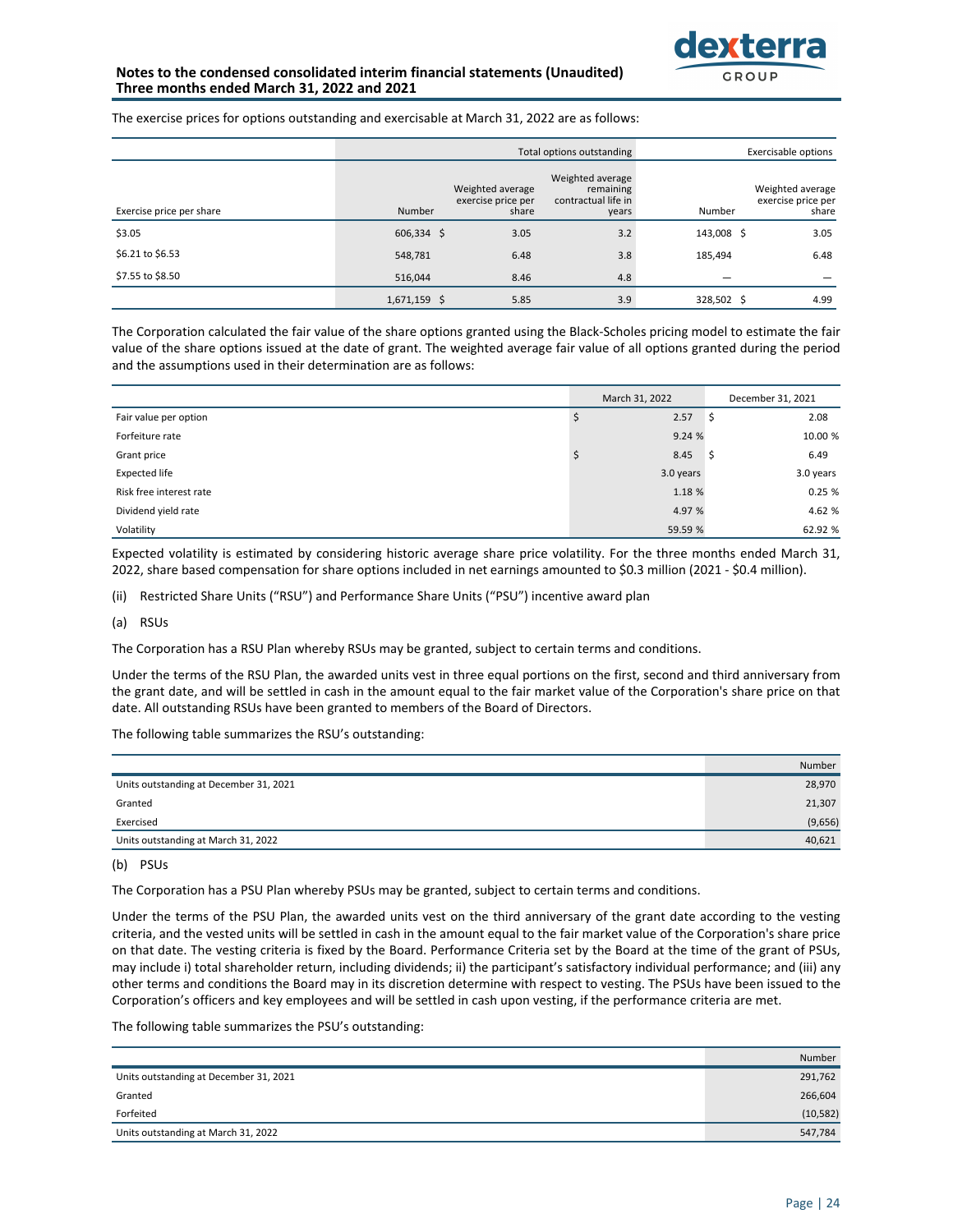### **Notes to the condensed consolidated interim financial statements (Unaudited)** Three months ended March 31, 2022 and 2021



As at March 31, 2022, trade and other payables included \$0.2 million (December 2021 - \$0.2 million) for outstanding RSUs. For three months ended March 31, 2022, share based compensation included \$0.03 million for RSUs in net earnings (March 2021 -\$0.02 million). 

As at March 31, 2022, other long-term liabilities included \$0.9 million for outstanding PSUs (December 31, 2021 - \$0.8 million). For the three months ended March 31, 2022, share based compensation included \$0.2 million for PSUs in net earnings (March 2021 - \$0.1 million).

### 14. Direct costs

|                                                          | Three months ended March 31, |              |  |
|----------------------------------------------------------|------------------------------|--------------|--|
| (000's)                                                  | 2022                         | $2021^{(1)}$ |  |
| Cost of goods manufactured - materials and direct labour | \$<br>$35,324$ \$            | 33,844       |  |
| Wages and benefits                                       | 71,442                       | 47,714       |  |
| Subcontracting                                           | 17,619                       | 12,388       |  |
| Product cost                                             | 53,217                       | 19,365       |  |
| Equipment and repairs                                    | 2,211                        | 2,562        |  |
| Transportation and travel                                | 4,158                        | 2,945        |  |
| Partnership profit sharing                               | 3,084                        | 1,180        |  |
| Workforce accommodations operating costs                 | 7,432                        | 7,515        |  |
| Corporate                                                | 4,050                        |              |  |
| Other operating expense                                  | 2,198                        | 2,797        |  |
|                                                          | 200,735 \$<br>Ś              | 130,310      |  |

(1) Certain prior year amounts have been amended to conform to the current period's presentation.

Included in wages and benefits is the impact of the Canada Emergency Wage Subsidy ("CEWS"), which reduced wages and benefits by nil (2021 - \$4.8 million) for the three months ended March 31, 2022.

### **15. Selling, general and administrative expenses**

|                                           | Three months ended March 31, |  |       |
|-------------------------------------------|------------------------------|--|-------|
| (000's)                                   | 2022                         |  | 2021  |
| Wages and benefits                        | $4,932$ \$                   |  | 4,517 |
| Other selling and administrative expenses | 4,997                        |  | 3,659 |
|                                           | 9,929                        |  | 8,176 |

Included in wages and benefits is the impact of CEWS, which reduced wages and benefits by nil (2021 - \$0.1 million) for the three months ended March 31, 2022.

### 16. Income taxes

For the three months ended March 31, 2022, the Corporation's effective income tax rate was 26.9%, compared to 19% in 2021. The effective tax rate for the three months ended March 31, 2022 is consistent with the combined federal and provincial income tax rates. In 2021, the effective tax rate was lower than the combined federal and provincial income tax rate primarily due to recognizing the tax benefit from non-capital loss carryforwards in the amount of \$1.1 million that met the recognition criteria as a result of tax planning efforts and the future expected profitability of the related business.

The Corporation has non-capital losses for Canadian tax purposes of \$84.7 million at March 31, 2022 (December 31, 2021 -\$79.9 million) available to reduce future taxable income in Canada. The Corporation expects to fully utilize these losses before their expiry.

The Corporation paid \$0.4 million (2021 - \$3.5 million) in income taxes for the three months ended March 31, 2022. Payment of taxes for the year ended December 31, 2021 of \$2.2 million will be refunded based on the tax reorganization completed in late 2021.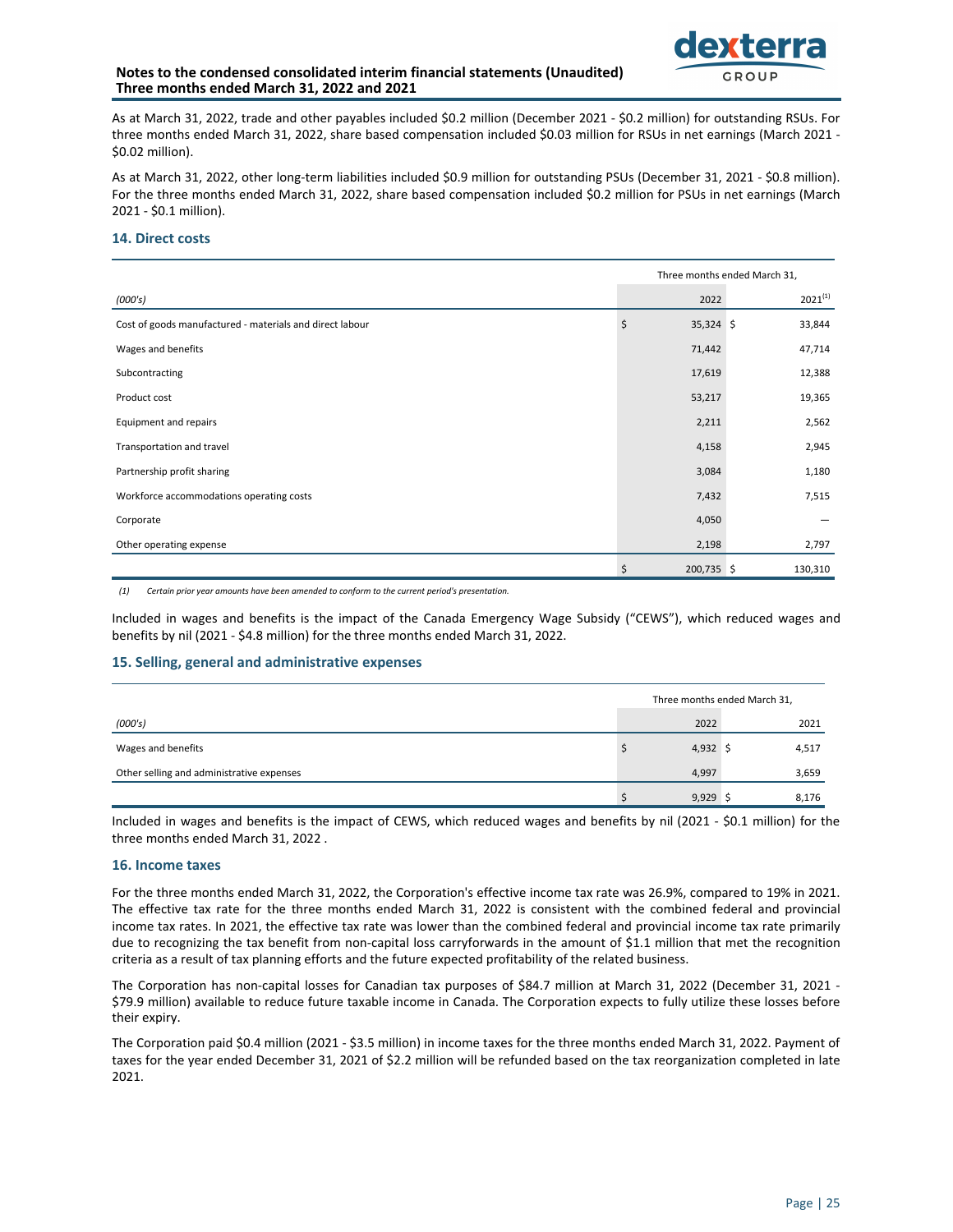

The current and deferred tax expense breakdown is as follows:

|                             | Three months ended March 31, |  |       |
|-----------------------------|------------------------------|--|-------|
| Income tax expense (000's): | 2022                         |  | 2021  |
| Current                     | $126\frac{1}{2}$             |  | 520   |
| Deferred                    | 264                          |  | 550   |
|                             | 390                          |  | 1,070 |

### **17. Cash flow information**

The details of the changes in non-cash working capital are as follows:

|                             | Three months ended March 31, |          |  |
|-----------------------------|------------------------------|----------|--|
| (000's)                     | 2022                         | 2021     |  |
| Trade and other receivables | $(28, 361)$ \$               | 2,008    |  |
| Inventories                 | (2, 361)                     | (2, 108) |  |
| Prepaid expenses and other  | (150)                        | 223      |  |
| Trade and other payables    | 8,226                        | 2,017    |  |
| Deferred revenue            | 3,776                        | 1,039    |  |
|                             | $(18, 870)$ \$               | 3,179    |  |

### 18. Net earnings per share

A summary of the common shares used in calculating earnings per share is as follows:

|                                                      | Three months ended March 31, |            |
|------------------------------------------------------|------------------------------|------------|
|                                                      | 2022                         | 2021       |
| Number of common shares, beginning of period         | 65,151,083                   | 64,869,417 |
| Common shares issued, weighted average               | 5,168                        | 44.444     |
| Weighted average common shares outstanding - basic   | 65,156,251                   | 64,913,861 |
| Effect of share purchase options $(1)$               | 420,883                      | 357,939    |
| Weighted average common shares outstanding - diluted | 65,577,134                   | 65,271,800 |

(1) The Corporation utilizes the treasury stock method for calculating the dilutive effect of share purchase options when the average market price of the Corporation's common stock during the period exceeds the exercise price of the option.

### **19. Dividends**

A dividend of \$0.0875 per share was declared for the quarter ended March 31, 2022 and has been accrued in trade and other payables as at March 31, 2022. The dividend is payable to shareholders of record at the close of business on March 31, 2022 and was paid on April 15, 2022. A dividend of \$0.0875 per share was declared for the quarter ended December 31, 2021 and paid in January 2022.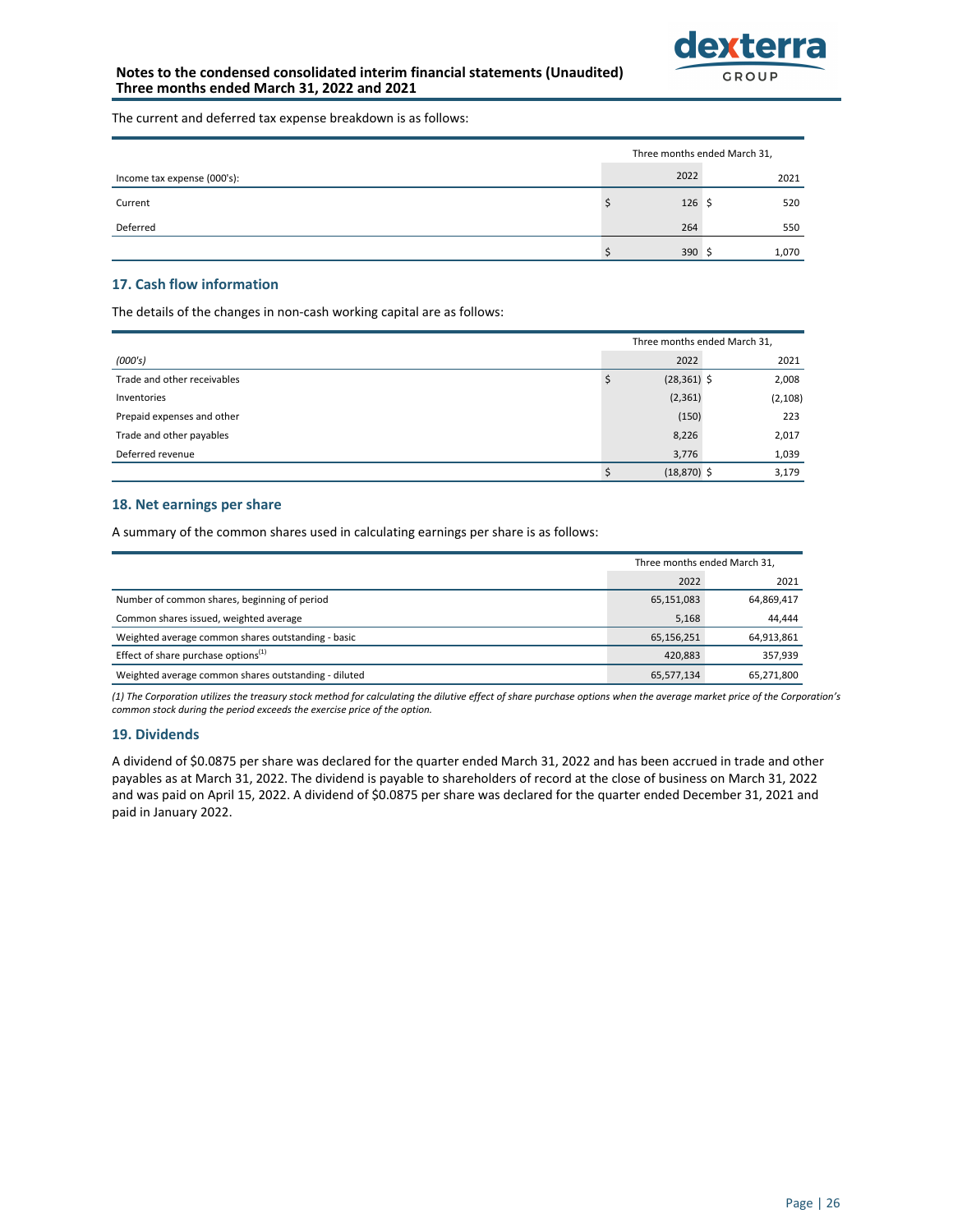

### **20. Reportable segment information**

The Corporation operates through three operating segments: IFM, WAFES and Modular Solutions as described in Note 1. Information regarding the results of all segments is included below. IFM operating segment includes Dana and Tricom. Intersegment pricing is determined on an arm's length basis.

| Three months ended March 31, 2022 (000's)                   |    | <b>IFM</b>      | <b>WAFES</b> | Modular<br>Solutions |              | Corporate    | Inter-segment<br>Eliminations | Total   |
|-------------------------------------------------------------|----|-----------------|--------------|----------------------|--------------|--------------|-------------------------------|---------|
| Revenue <sup>(3)</sup>                                      | Ś. | 64,225<br>Ŝ.    | 115,094 \$   | 43,277 \$            |              | $1,883$ \$   | $(519)$ \$                    | 223,960 |
| Operating expenses                                          |    |                 |              |                      |              |              |                               |         |
| Direct costs <sup>(2)(3)</sup>                              |    | 57,832          | 98,289       | 41,036               |              | 4,050        | (472)                         | 200,735 |
| Selling, general and administrative expenses <sup>(2)</sup> |    | 2,430           | 1,582        | 1,801                |              | 4,116        | -                             | 9,929   |
| Depreciation and amortization                               |    | 1,605           | 6,886        | 1,414                |              | 439          | —                             | 10,344  |
| Share based compensation                                    |    | 6               | 42           | 36                   |              | 455          | —                             | 539     |
| Loss on disposal of property, plant and equipment           |    |                 | (264)        |                      | $\mathbf{1}$ | 260          | -                             | (3)     |
| Operating income $(logs)^{(2)}$                             |    | 2,352           | 8,559        | (1,011)              |              | (7, 437)     | (47)                          | 2,416   |
| Finance costs                                               |    | 18              | 95           | 220                  |              | 1,110        | -                             | 1,443   |
| Earnings from equity investments                            |    |                 | (475)        |                      |              |              |                               | (475)   |
| Earnings (loss) before income taxes                         | Ś  | $2,334 \quad $$ | 8,939 \$     | $(1,231)$ \$         |              | $(8,547)$ \$ | $(47)$ \$                     | 1,448   |
| Total assets                                                | Ś  | 173,653<br>S    | 337,658 \$   | 103,370 \$           |              | 5,408 \$     | $(1,376)$ \$                  | 618,713 |

| Three months ended March 31, 2021 (000's)                   |    | <b>IFM</b> | <b>WAFES</b> | Modular<br>Solutions | Corporate                | Inter-segment<br>Eliminations | Total   |
|-------------------------------------------------------------|----|------------|--------------|----------------------|--------------------------|-------------------------------|---------|
| Revenue                                                     | \$ | 38,022 \$  | 75,656 \$    | 41,948 \$            | $\overline{\phantom{0}}$ | $(222)$ \$<br>\$              | 155,404 |
| Operating expenses                                          |    |            |              |                      |                          |                               |         |
| Direct costs <sup>(2)</sup>                                 |    | 32,873     | 59,917       | 37,723               |                          | (203)                         | 130,310 |
| Selling, general and administrative expenses <sup>(2)</sup> |    | 1,685      | 1,503        | 1,338                | 3,650                    |                               | 8,176   |
| Depreciation and amortization                               |    | 839        | 7,582        | 1,178                | 469                      |                               | 10,068  |
| Share based compensation <sup>(1)</sup>                     |    | 29         | 85           | 43                   | 436                      |                               | 593     |
| Loss (gain) on disposal of property, plant and equipment    |    |            | 294          | (133)                |                          |                               | 161     |
| Operating income $(logs)^{(2)}$                             |    | 2,596      | 6,275        | 1,799                | (4, 555)                 | (19)                          | 6,096   |
| Finance costs                                               |    |            | 95           | 211                  | 998                      |                               | 1,304   |
| Earnings from equity investment                             |    |            | (752)        |                      |                          |                               | (752)   |
| Earnings (loss) before income taxes                         | \$ | $2,596$ \$ | $6,932$ \$   | $1,588$ \$           | $(5,553)$ \$             | $(19)$ \$                     | 5,544   |
| Total assets                                                | Ś  | 111,286 \$ | 308,044 \$   | $82,962$ \$          | $11,315 \pm 5$           | $(1,233)$ \$                  | 512,374 |

(1) Certain prior year amounts have been amended to conform to the 2021 annual financial statement presentation. As a result, total share based compensation for Corporate, IFM, WAFES, and Modular Solutions as at March 31, 2021, were revised to \$0.4 million, 0.03 million, \$0.09 million, and \$0.04 million, respectively.

(2) Includes CEWS of nil for the three months ended March 31, 2022 and CEWS of 4.9 million for the three months ended March 31, 2021: IFM - \$0.8 million, WAFES -\$3.7 million, Modular Solutions -\$0.3 million, Corporate - \$0.1 million.

(3) Corporate results for the three months ended March 31, 2022 include revenue and direct expenses in the amount of \$1.9 million and \$4.0 million, respectively from contractual disputes and remediation work related to contracts in place at the time of the Acquisition of Horizon North Logistics Inc. in May 2020. There were no corresponding amounts in the three months *ended March 31, 2021.*

### **21. Financial risk management**

#### **Overview**

The Corporation is exposed to a number of different financial risks arising from the normal course of business operations as well as through the Corporation's financial instruments comprised of cash and cash equivalents, trade and other receivables, trade and other payables, and loans and borrowings. These risk factors include credit risk, liquidity risk, and market risk, including interest rate and cost inflation risk.

The condensed consolidated interim financial statements do not include all financial risk management information and disclosure required in the annual financial statements. The annual consolidated financial statements for the year ended December 31, 2021 present information about the Corporation's exposure to each of the business and financial risks and the Corporation's objectives, policies and processes for measuring and managing risk. There were no significant changes to the Corporation's risk exposures, including credit risk, liquidity risk, and market risk, and risks related to the COVID-19 pandemic or the processes used by the Corporation for managing those risk exposures at March 31, 2022 compared to those identified and discussed in the Corporation's annual consolidated financial statements for the year ended December 31, 2021.

### **22. Related parties**

As at March 31, 2022 Dexterra Group has performance and labour bonds outstanding with Northbridge General Insurance Corporation ("Northbridge"), a company with the same controlling shareholder as Dexterra Group, totaling \$31.0 million (December 31, 2021 - \$44.0 million). No fees for these bonds were incurred for the three months ended March 31, 2022 (March 31, 2021 - nil).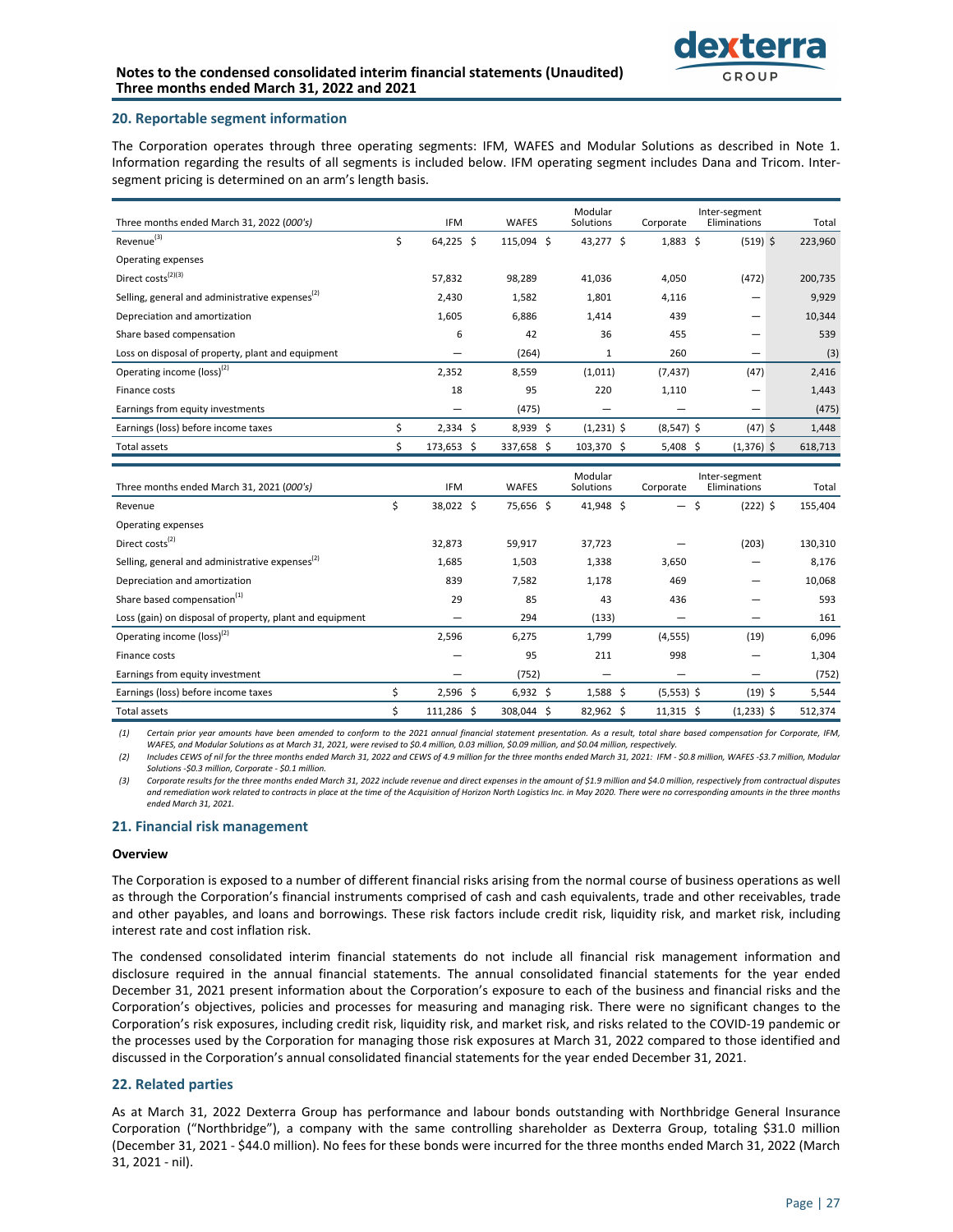### Notes to the condensed consolidated interim financial statements (Unaudited) Three months ended March 31, 2022 and 2021



Also, Dexterra Group has certain property insurance policies with Northbridge. This insurance coverage started on September 29, 2021 and the premiums paid were \$0.3 million for coverage through the subsequent 12 month period and are at normal commercial rates.

### **23. Comparatives**

For the period ended March 31, 2022, certain prior year amounts on the statement of financial position have been amended to conform to the current period's presentation.